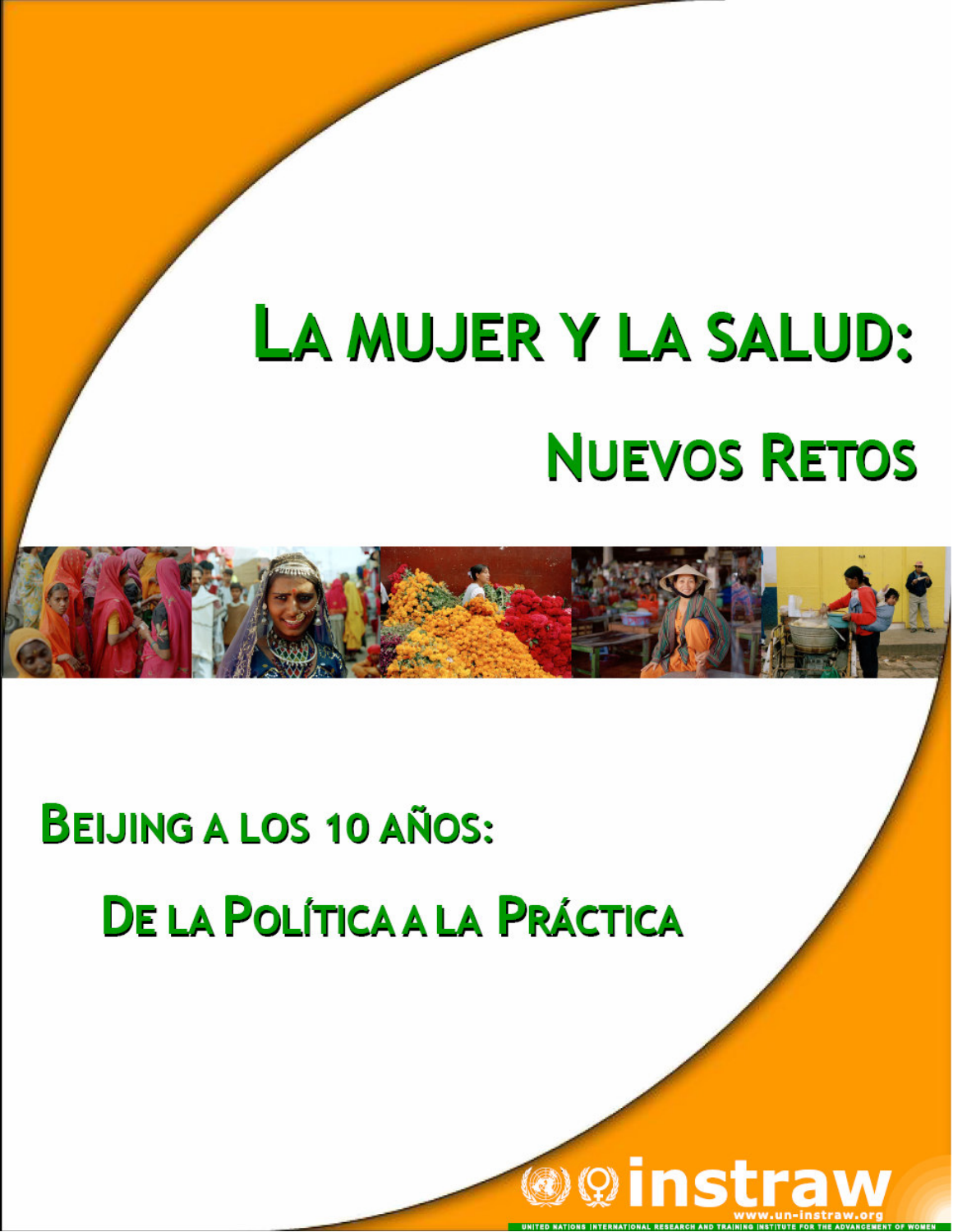

## Revisión y valoración de la implementación de la Declaración y la Plataforma de Acción de Beijing



## Área Crítica C. La mujer y la salud

El principal obstáculo que impide a la mujer alcanzar el más alto nivel posible de salud es la desigualdad entre la mujer y el hombre y entre mujeres en diferentes regiones geográficas, clases sociales y grupos indígenas y étnicos. En foros nacionales e internacionales, las mujeres han hecho hincapié en que la igualdad, incluidas las obligaciones familiares compartidas, el desarrollo y la paz son condiciones necesarias para gozar de un nivel óptimo de salud durante todo el ciclo vital. -Plataforma de Acción de Beijing C.89

La salud, al igual que la educación, es esencial para el desarrollo individual y social. Tanto en el plano internacional, como dentro de los propios Estados, la situación de salud y riesgo varía ampliamente según el nivel económico, el acceso a recursos y la incidencia de otras muchas variables. Entre éstas, el género constituye una de las más importantes: las mujeres enfrentan distintos y a menudo mayores riesgos de salud debida simplemente a su condición y a que, en virtud de ella, se les asigna un estatuto socio-económico y político diferente.

Globalmente, la mujer encara amenazas a su bienestar físico y psicológico que derivan de una creciente multiplicidad de fuentes: pobreza; conflictos internacionales y civiles; migración y desplazamiento de poblaciones; desastres naturales; peligros ambientales y laborales; la epidemia del VIH/SIDA; enfermedades contagiosas, tales como la malaria y la tuberculosis; cáncer; cardiopatías; falta de acceso a servicios de salud, seguro médico, seguridad social u otras formas de protección social; y, quizá lo más trágico, la maternidad. En el mundo en desarrollo, las complicaciones que surgen en embarazos, partos y abortos son todavía una de las principales causas de mortalidad femenina<sup>1</sup>.

La Plataforma de Acción de Beijing<sup>2</sup>, en su Objetivo estratégico C.2 ("Fortalecer los programas de Prevención que promueven la salud de la mujer"), recomienda eliminar la pobreza entre las mujeres y dedica toda una esfera de especial preocupación (A) a la mujer y la pobreza<sup>3</sup>. Este informe no examina dicho tema en detalle; basta afirmar que, entre los riesgos mencionados, la pobreza representa la mayor amenaza mundial a la salud de la mujer. No sólo despoja a la mujer de los recursos necesarios para pagar los servicios y seguros de salud, incluidos los relativos a la maternidad, también le niega el acceso a nutrición, educación, agua potable, salubridad, transporte y seguridad.

 $<sup>1</sup>$  Beyond the numbers: Reviewing maternal death and complications to make pregnancy safer. Geneva: World Health Organization, 2004.</sup> http://www.who.int/reproductive-health/publications/btn/index.html http://www.cinu.org.mx/biblioteca/documentos/dh/ConfBeijing1995.htm

a para más información sobre el impacto de la pobreza en la vida de las mujeres, ver el reporte del INSTRAW sobre la esfera A de especial preocupación. Mujer y pobreza. http://www.un-instraw.org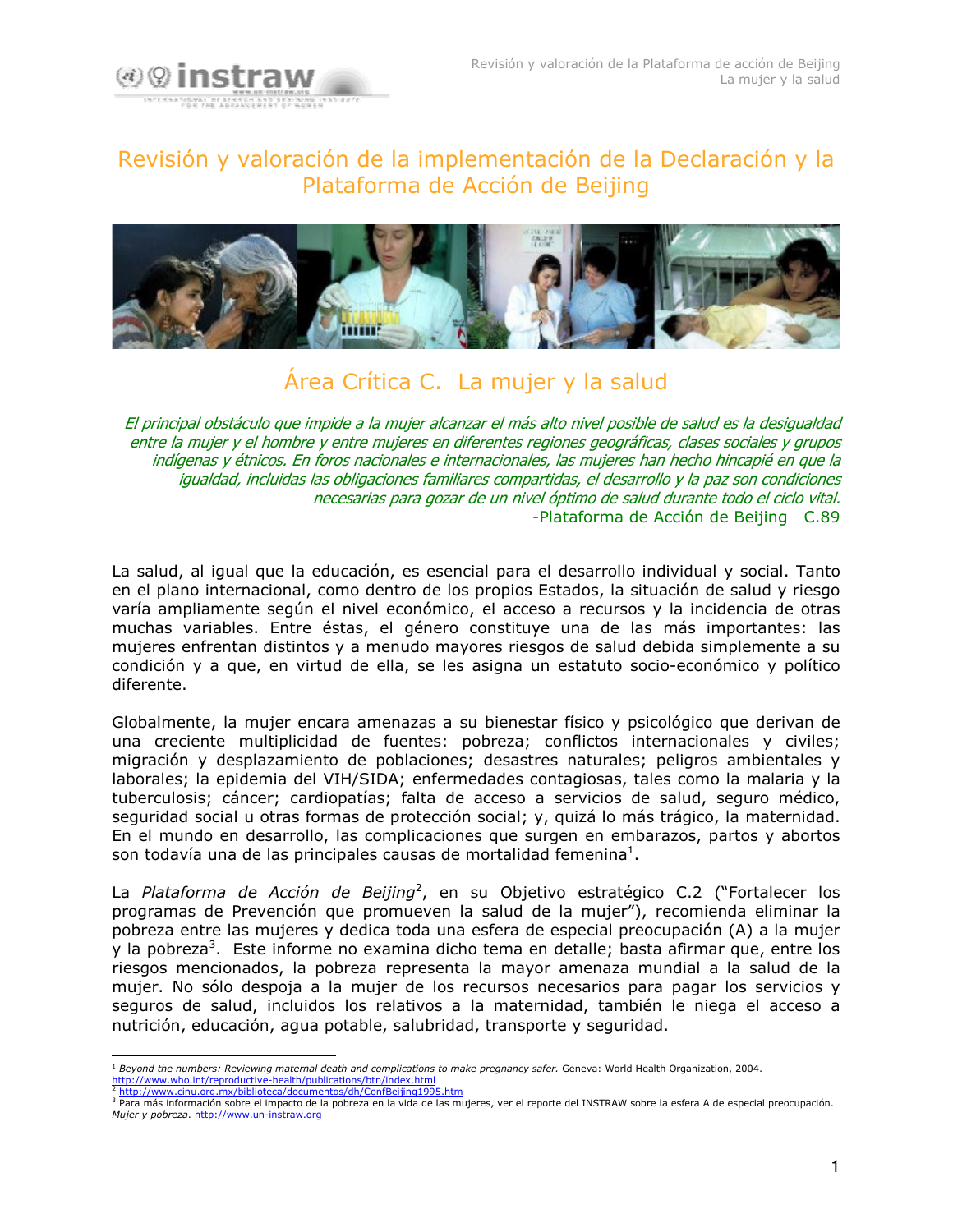

Hoy en día, las mujeres conforman la mayoría creciente entre los pobres del mundo<sup>4</sup>. Las adolescentes pobres con edades de 15 a 19 años son tres veces más propensas a dar a luz que las adolescentes más ricas de la misma edad<sup>5</sup>. Las mujeres de mejor posición económica presentan la mitad de riesgo de malnutrición: son cuatro veces más dadas a usar métodos anticonceptivos modernos y cinco veces más a tener personal especializado al momento del parto<sup>6</sup>. La pobreza debe ser tratada como asunto transversal en la medida en que, interactuando con el género y otros factores -etnia, edad, ubicación geográfica- incide en la capacidad de la mujer para disfrutar los más altos estándares posibles de salud mental y física.

En los países desarrollados y en vías de desarrollo, las mujeres enfrentan distintos riesgos de salud, en gran parte en función de las divergencias en torno al acceso al ingreso y otros recursos, así como al alcance y efectividad de la infraestructura de salud pública. En el mundo desarrollado, por ejemplo, las mujeres están menos afectadas por enfermedades contagiosas o complicaciones durante el embarazo o el parto, pero se exponen más a enfermedades cardiovasculares, cáncer y otras problemáticas resultantes de la edad (artritis, osteoporosis, etc.). En cambio, en el mundo en vías de desarrollo, las mujeres se ven afectadas, a edades mucho más tempranas, por enfermedades contagiosas como la malaria o la tuberculosis, condiciones como la malnutrición, o complicaciones de la salud reproductiva: todo lo cual es consecuencia de una falta de acceso a recursos básicos como aqua potable, instalaciones sanitarias adecuadas, comida y servicios de salud de calidad. Ahora bien, en ambos grupos de países las mujeres afrontan problemas de salud debido al estatus de género en la sociedad, en particular, los efectos físicos y mentales de la violencia a que se ven expuestas<sup>7</sup>. De acuerdo a un reporte del **Centre for Communications** Programs de la Escuela de Salud Pública Bloomberg de la Universidad Johns Hopkins, el 43% de las mujeres canadienses maltratadas por sus compañeros tuvo que recibir atención médica, y, de éstas, el 50% tuvo que tomar tiempo de sus horas laborables<sup>8</sup>. Una encuesta médica nicaragüense reveló que el abuso físico es el factor de riesgo más significativo en cuanto a las enfermedades mentales, responsable de aproximadamente el 70% de los casos de problemas psicológicos entre las mujeres<sup>9</sup>.

A diferencia de muchos de los temas desarrollados por la Plataforma de Acción de Beijing (véase el que trata sobre la violencia de género), las políticas y los programas dirigidos a la salud de la mujer no están fundamentados en un marco legal y político comprensivo, sino que se limitan a apelar a las provisiones generales contenidas en documentos del tipo de la Declaración Universal de los Derechos Humanos<sup>10</sup> o el Pacto Internacional de Derechos Económicos, Sociales y Culturales<sup>11</sup>. Dos documentos relativamente recientes, la Plataforma de Acción de Beijing y el Programa de Acción de la Conferencia Internacional sobre Población y Desarrollo (ICPD), $12$  son los únicos instrumentos internacionales que tratan la salud de la mujer desde una perspectiva amplia y holística, yendo más allá de los asuntos de la salud materna para pasar a abordar el impacto del género en la salud de la mujer a lo

d.org/members/reports/trade feminization poverty.pdf

<sup>&</sup>lt;sup>4</sup> Ogega Moturi, J. *Trade and the Feminization of Poverty*, Kenya: University of Nairobi, 2003.

http://www.awid.org/members/reports/trade\_feminization\_poverty.par<br>5 The Wealth Gap in Health: Data on Women and Children in 53 Countries. Washington DC: Population Reference Bureau, 2004. org/Template.cfm?Section=PRB&template=/ContentManagement/ContentDisplay.cfm&ContentID=11007  $6$  Ibidem

<sup>7</sup> Para más información sobre el tema de la violencia contra la mujer, ver el Informe de progreso del área D. Violencia contra la mujer http://www.un-

instraw.org<br><sup>8</sup> "Ending Violence against Women." Population Reports Series L (No.11). Baltimore: Population Information Program, Centre for Communications<br>Programs, The Johns Hopkins University School of Public Health 1999  $9$  Ibidem

<sup>&</sup>lt;sup>10</sup> http://www.unhchr.ch/udhr/lang/spn.htm

<sup>11</sup> http://www.ohchr.org/spanish/law/cescr.htm

<sup>12</sup> http://www.unfpa.org/spanish/icpd/icpd\_poa.htm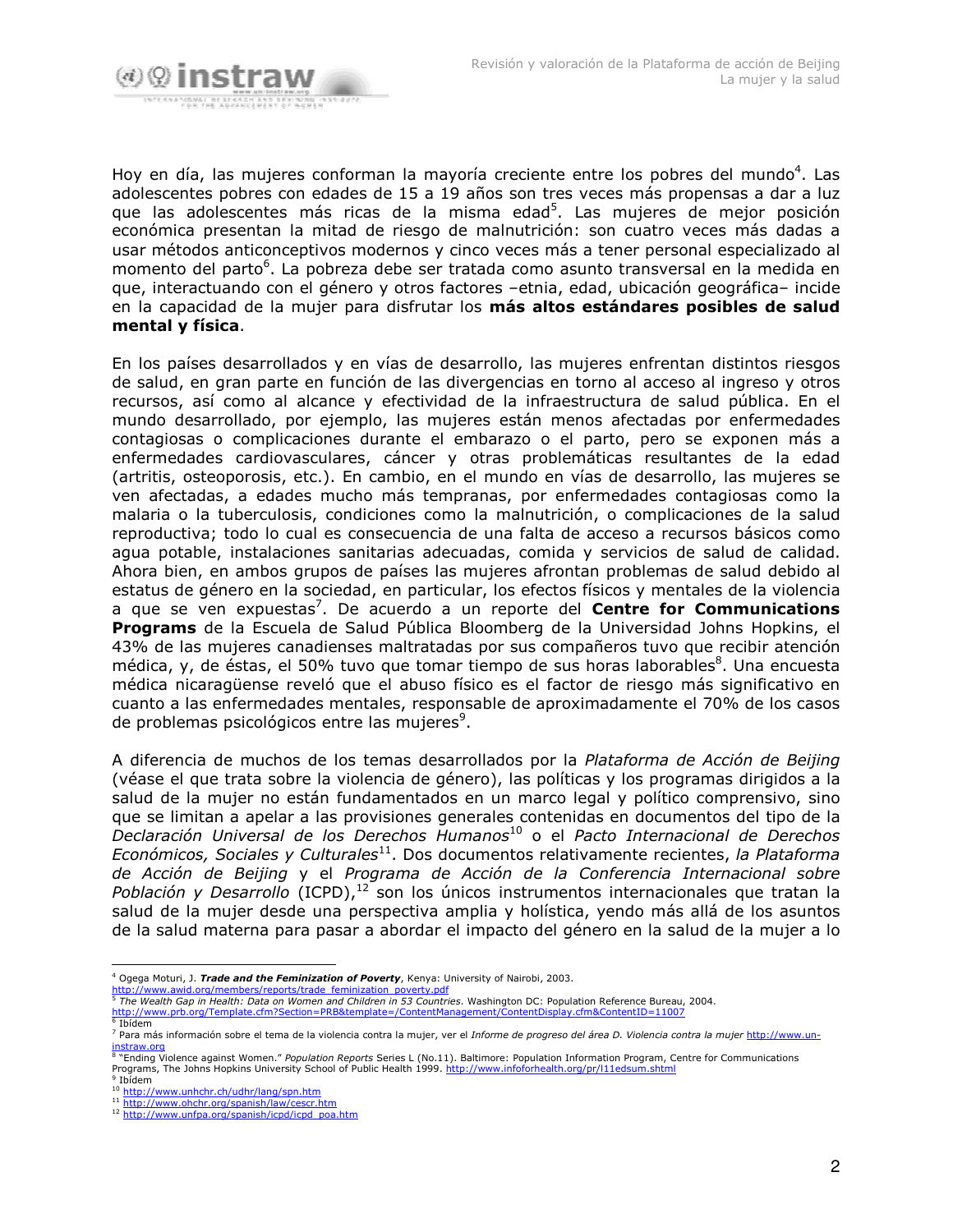

largo de toda su ciclo vital. Estos dos instrumentos tampoco se circunscribieron a las determinantes fisiológicas de la salud (exposición a virus o bajos niveles de nutrición), sino que también se ocuparon de otras determinantes más relevantes, 13 tales como el acceso a los servicios de salud preventiva; disponibilidad y fiabilidad de la información médica; acceso a la educación, empleo y otras formas de ingreso; nivel de autonomía e influencia en el proceso de toma de decisiones a nivel familiar, local y nacional; y la manera en que los servicios de salud responden a sus necesidades.

Ambos instrumentos internacionales, la Plataforma de Beijing y la Conferencia del Cairo, establecen objetivos específicos para mejorar la salud de las mujeres, entre los que destaca "una reducción de la mortalidad materna a la mitad de los niveles de 1990 para el año 2000 y una nueva reducción a la mitad para el año 2015"<sup>14</sup>. Cinco años después, estos propósitos de mejorar la salud materna fueron reiterados por los Objetivos de Desarrollo del Milenio de las Naciones Unidas, los cuales comprometieron a los Estados a "reducir la tasa de mortalidad materna en tres cuartas partes" entre el año 2000 y el 2015<sup>15</sup>. El Programa de Acción de la Conferencia del Cairo también señala que "mediante el sistema de atención primaria de salud, todos los países deben esforzarse para que la salud reproductiva esté al alcance de todas las personas de edad apropiada lo antes posible y a más tardar para el año 2015"<sup>16</sup>; emplea además una definición holística de la atención de la salud reproductiva en la que incluye la salud del hombre y la mujer en edad fértil, no limitándose a la salud de la mujer en estado de maternidad<sup>17</sup>.

Diez años después de la Plataforma de Beijing y cinco después de los ODM, el mundo todavía se encuentra muy lejos de lograr esas metas. En el momento presente, las cifras establecidas para el 2015 parecen inalcanzables, dado que la mayoría de las regiones reportan moderados y altos niveles de mortalidad materna<sup>18</sup> y una pobre cobertura de los servicios de atención a la salud reproductiva. La Plataforma de Beijing, a través de sus recomendaciones y reafirmando la importancia del Programa de Acción del Cairo, señala las acciones necesarias para mejorar y asegurar la salud de la mujer. Sin embargo, el fracaso en pasar de las recomendaciones a los logros, como ha sucedido con otras áreas críticas de la Plataforma de Acción de Beijing, radica en la inadecuada y, a menudo, inexistente ejecución de muchas de las acciones que deben ser emprendidas.

## Objetivo Estratégico C.1

#### "Fomentar el acceso de la mujer durante toda su vida a servicios de atención de la salud y a información y servicios conexos adecuados, de bajo costo y de buena calidad"

<sup>&</sup>lt;sup>13</sup> "La salud no es sólo la ausencia de enfermedades o dolencias, sino un estado de pleno bienestar físico, mental y social." (Plataforma de Acción de Beijing, párrafo 89).<br><sup>14</sup> Conferencia del Cairo, párrafo 8.21

<sup>&</sup>lt;sup>15</sup> http://www.un.org/spa nish/millenniumgoals/

<sup>16</sup> Conferencia del Cairo, párrafo 7.6 17 "La atención de la salud reproductiva en el contexto de la atención primaria de la salud debería abarcar, entre otras cosas: asesoramiento, información, educación, comunicaciones y servicios en materia de planificación de la familia; educación y servicios de atención prenatal, partos sin riesgos, y atención después del parto, en particular para la lactancia materna y la atención de la salud maternoinfantil, prevención y tratamiento adecuado de la infertilidad; interrupción del embarazo de conformidad con lo indicado en el parrafo 8.25, incluida la prevención del aborto y el tratamiento de sus consecuencias;<br>tratamiento de las infecciones del aparato reproductor, las enfermedades información, educación y asesoramiento, según sea apropiado, sobre sexualidad humana, la salud reproductiva y paternidad responsable". Párrafo 7.6 <sup>18</sup> Millennium Development Goals: Progress Report. New York: United Nations Department of Economic and Social Affairs and Department of Public Information, 2004. http://www.un.org/millenniumgoals/mdg2004chart.pdf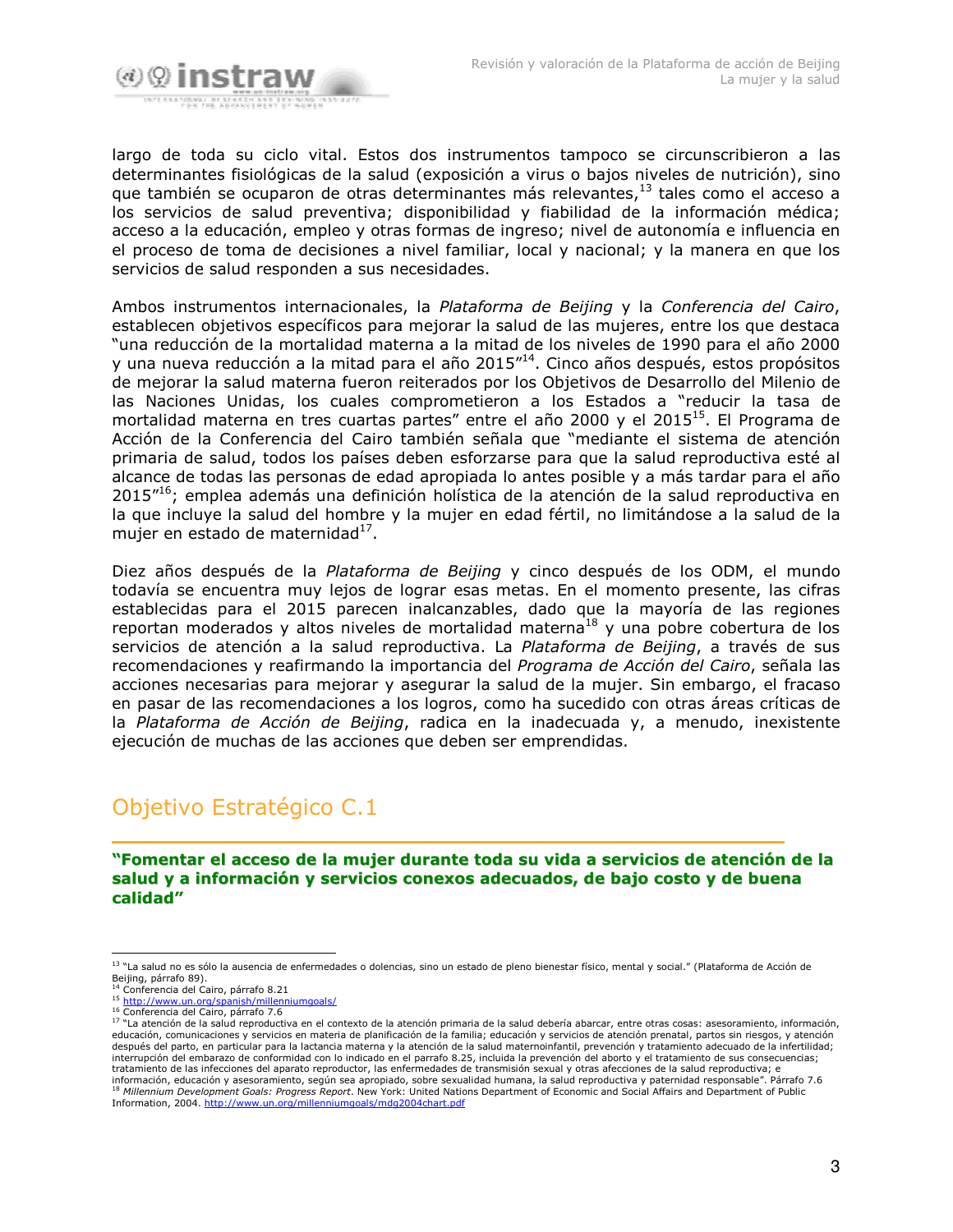

Las medidas que deben ser tomadas por los gobiernos, las organizaciones internacionales y no gubernamentales, así como por otros actores, comprenden: apoyar y aplicar la Conferencia del Cairo; permitir el acceso de las mujeres a los sistemas de seguridad social; proveer más servicios de atención primaria de salud, incluidos los relativos a los cuidados de la salud sexual y reproductiva y a los maternos y emergencias de obstetricia; asegurar que los trabajadores del área de la salud, los servicios y la información tengan en cuenta la perspectiva de género; tratar el problema de los abortos peligrosos como asunto de salud pública de la mayor importancia; abordar las necesidades de salud específicas de las niñas y las mujeres de edad avanzada; reducir y eliminar los riesgos de salud que se encuentren en el medioambiente y en el lugar de trabajo; integrar los servicios de salud mental en los sistemas de atención primaria de salud; garantizar la seguridad alimentaria a nivel familiar y nacional; asegurar la disponibilidad de agua potable e instalaciones sanitarias; y proveer acceso pleno a servicios de salud para las mujeres indígenas.

Toda persona, como miembro de la sociedad, tiene derecho a la seguridad social y a obtener, mediante el esfuerzo nacional y la cooperación internacional, habida cuenta de la organización y los recursos de cada Estado, la satisfacción de los derechos económicos, sociales y culturales, indispensables a su dignidad y al libre desarrollo de su personalidad. - Declaración Universal de los Derechos Humanos (artículo 22)

Por mucho, el más amplio instrumento internacional que aborda el tema de la salud de la mujer, la Conferencia del Cairo, establece una lista de objetivos y acciones necesarias para mejorar la salud de la población y de la mujer en particular. Tras once años de su celebración, la comunidad internacional está todavía muy lejos de poder llevar a cabo las acciones recomendadas o de lograr las perspectivas integrales sobre la salud de la población y la igualdad de género que fueron discutidas y concertadas entonces. Al reiterar la importancia de la Conferencia del Cairo, la Plataforma de Beijing destaca de nuevo la relevancia de la salud de la mujer para su desarrollo personal y social, y subraya la necesidad de enfocarla desde una perspectiva de igualdad de género y de respeto a los derechos humanos de las mujeres.

El Fondo de Población de las Naciones Unidas (UNFPA, por sus siglas en inglés)<sup>19</sup>, responsable de dar sequimiento a la aplicación del Programa de Acción de la Conferencia del Cairo en los planos estatales e internacional, dirigió en el 2003 una encuesta mundial sobre las experiencias y progresos nacionales en la que participaron 169 países. Los cuestionarios fueron compilados e incluidos en el reporte global de seguimiento de la Conferencia Internacional sobre Población y Desarrollo: Investing in People: National Progress in Implementing the ICPD Programme of Action 1994-2004<sup>20</sup>. El objetivo del reporte era presentar una visión general de los avances logrados a nivel estatal en la implementación del Programa de Acción del Cairo durante los diez años transcurridos desde la celebración de la Conferencia. Los resultados de la encuesta muestran una "marcada mejora" en comparación con los datos obtenidos en 1998, como parte de la revisión efectuada a los cinco años del referido Programa.

En contraposición a la evaluación oficial, la cual fue completada básicamente por los gobiernos nacionales, Familiy Care International (FCI), la Federación Internacional de Planificación de la Familia (IPPF) y Population Action International (PAI) han establecido la "Cuenta Regresiva 2015: Salud y Derechos Sexuales y Reproductivos para Todas las Personas"<sup>21</sup>. El propósito de la iniciativa es verificar el progreso en la implementación de la conferencia y establecer las acciones prioritarias, desde el punto de

<sup>&</sup>lt;sup>19</sup> ICPD at 10. United Nations Fund for Population Activities. http://www.unfpa.org/icpd/10/index.htm 20 UNFPA, New York, 2004. http://www.unfpa.org/publications/detail.cfm?ID=179&filterListType=

<sup>&</sup>lt;sup>21</sup> http://www.countdown2015.org/ContentController.aspx?ID=509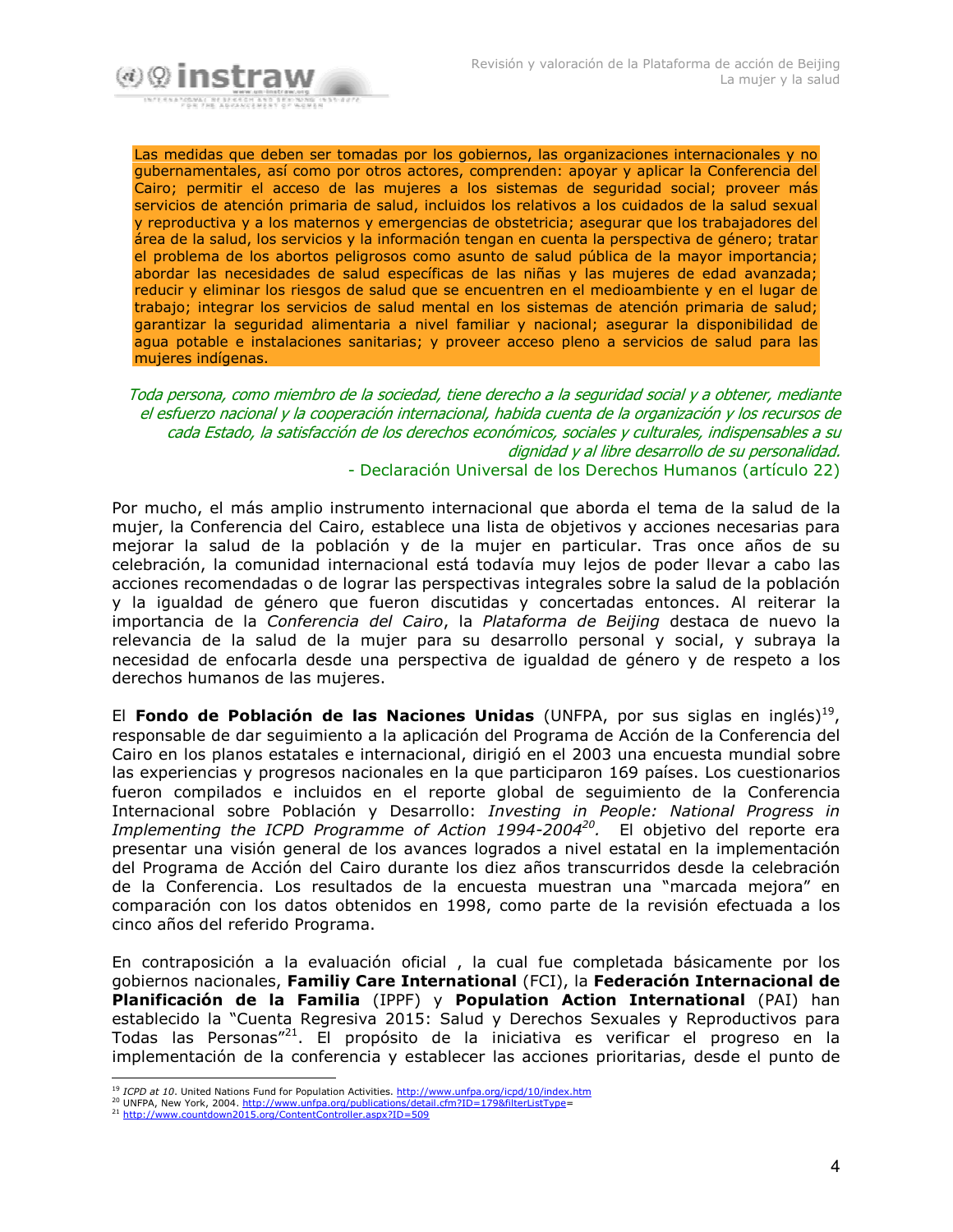

vista de la sociedad civil, que permitan lograr los objetivos establecidos por la Conferencia para el 2015. Con motivo del décimo aniversario, Cuenta Regresiva 2015 publicó el ICPD at 10: Report Card<sup>22</sup>, una revisión global de los progresos hechos en 133 países. El reporte que se han registrado avances significativos desde que fue adoptada la reconoce Conferencia del Cairo en 1994, especialmente en las áreas relativas al uso de anticonceptivos y las tasas de escolaridad. Sin embargo, el documento también advierte que no deben ser subestimados los obstáculos que persisten en impedir el mejoramiento de la salud de las mujeres.

A lo largo de su ciclo vital, la mujer necesita especiales y, a menudo, mayores servicios de salud, como resultado de numerosos factores: función reproductiva, mayor esperanza de vida, alta tasa de mortalidad y las responsabilidades que acarrea el cuidado de otros miembros de la familia y la comunidad. Al margen de esta realidad, las mujeres en todo el mundo tienen un acceso desigual no sólo a los servicios médicos, sino a todos los recursos necesarios para el logro y mantenimiento de una buena salud: nutrición, alfabetización y educación, información, empleo, ingresos, autonomía y libertad de movimiento, y toda forma de seguridad social, sea mediante pensión o seguros de salud.

Algunos de los principales impedimentos para el acceso de las mujeres a los servicios de salud son: imposibilidad de pagar, ya fuere los costos del servicio, las primas del seguro o el precio y disponibilidad de los medicamentos; incapacidad de tomar decisiones sobre la asignación de recursos del presupuesto familiar al cuidado médico; ubicación predominantemente urbana de los centros de salud, en conjunción con sistemas de transporte público inadecuados en las áreas rurales; falta de participación en los procesos de toma de decisiones locales y nacionales que tienen que ver con la distribución de los recursos del sector salud y la instalación de facilidades; y las actitudes y capacidades de los trabajadores del área. En Tanzania, una evaluación reciente del Community Health Fund (CHF), establecido para facilitar el acceso de la población de escasos recursos a los servicios de salud, reveló que los muy pobres no siempre pueden pagar los costos iniciales del CHF. Éstos citaron la poca calidad de la atención, los abusos de poder, la mala administración financiera y la corrupción como impedimentos adicionales para su acceso a los servicios de salud pública en Tanzania<sup>23</sup>. En cambio, en el caso de los que sí tuvieron la posibilidad de pagar los costos iniciales del CHF, la evaluación mostró que su membresía significó una diferencia positiva en su estado general de salud.

El mero acceso a servicios médicos es insuficiente para garantizar la mejoría en la salud de las mujeres; la calidad y oferta de los servicios de salud deben ser supervisadas si se quiere asegurar que la mujer reciba una efectiva y apropiada atención por parte de trabajadores especializados en un ambiente no discriminatorio y que tome en cuenta el género. En el 'So What?' Report, el Inter-Agency Gender Working Group examinó alrededor de 400 intervenciones en materia de salud reproductiva a fin de determinar si la adopción de una perspectiva de género realmente implicaba una diferencia en los resultados<sup>24</sup>. La conclusión del reporte fue un sí conservador. La incorporación de una perspectiva de género sí hace una diferencia positiva en los resultados de salud reproductiva, particularmente en lo que atañe a los programas de prevención de las enfermedades de transmisión sexual y el VIH.

<sup>&</sup>lt;sup>22</sup> New York: Family Care International, International Planned Parenthood Federation and Population Action International, 2004. http://64.224.182.238/2015/reportCard/<br><sup>23</sup> Poor People's Experiences of Health Services in Tanzania: A Literature Review. Dar es Salaam: Women's Dignity Project, 2004.

http://www.womensdignity.org/Peoples\_experience.pdf <sup>24</sup> The 'So What?' Report: A Look at Whether Integrating a Gender Focus into Programmes Makes a Difference to Outcomes. Washington DC: Inter-Agency Gender Working Group http://www.prb.org/pdf04/TheSoWhatReport.pdf#search='The%20%C2%B4So%20What%3F%27%20Report', o

http://www.prb.org/pdf04/TheSoWhatReport.pdf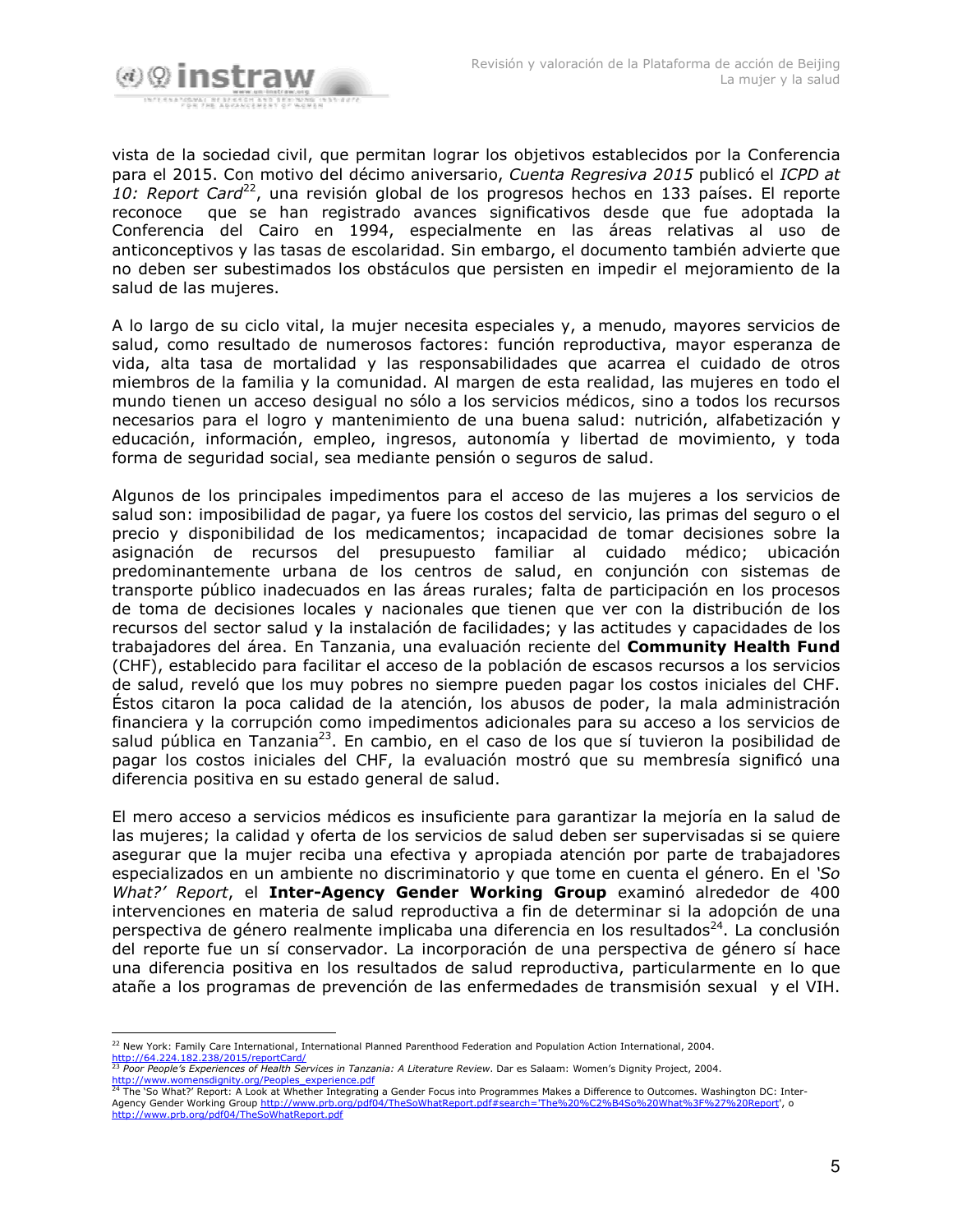

No obstante, el reporte también subraya la necesidad de más evaluaciones a más largo plazo, en orden de medir su impacto real en actitudes y comportamientos.

La Secretaría de Salud mexicana, a través de su Centro Nacional de Equidad de Género y Salud Reproductiva, ha estado realizando actividades de entrenamiento y capacitación para los trabajadores de la salud con el propósito de incrementar en ellos la conciencia y el respeto por la salud de la mujer, así como de promover la equidad de género en el desarrollo e implementación de las políticas de salud pública. En particular, el gobierno se ha centrado en incorporar la perspectiva de género al presupuesto sectorial de salud<sup>25</sup>.

La mortalidad materna sigue siendo una de las principales causas de muerte para las mujeres en edad reproductiva de los países en vías de desarrollo, debido a la falta de acceso a la atención de salud materna y a la pobre calidad de muchos de los servicios existentes. A pesar de que el número de nacimientos atendidos por especialistas ha ido en aumento a lo largo de la última década, en numerosas regiones del mundo dichas cifras todavía son bajas (ver Tabla 1). La importancia del cuidado especializado, no sólo durante el parto, sino también antes, durante y después del embarazo, es fundamental para asegurar la salud de las madres y de sus niños<sup>26</sup>.

La mortalidad materna constituye además uno de los mayores retos para lograr la equidad de género, en vista de que una gran parte de las determinantes de la salud de la madre acceso a anticonceptivos, planificación familiar y servicios de abortos seguros; acceso a información relativa a la fertilidad y la reproducción; edad del primer matrimonio y de la maternidad; y acceso a los servicios generales de salud- se encuentra influenciada por las normas de género. Por tanto, las políticas y los programas diseñados para mejorar la salud materna deben ser concebidos y aplicados a partir de una perspectiva de género, si es que se quiere lograr el máximo impacto posible. En este año 2005, el Día Mundial de la Salud (7 de abril) se dedica a la salud materno-infantil bajo el lema "iCada madre y cada niño contarán!", con el que se pretende llamar la atención sobre el hecho de que, en numerosos países, la salud materna no es una prioridad suficientemente alta. El Informe sobre la Salud en el Mundo 2005, preparado para la ocasión por la Organización Mundial de la Salud, analiza el progreso global hecho en ese ámbito<sup>27</sup>.

| copertura dei cuidado especializado para las illujeres en parto (1990-2000) |                                                     |                                           |                         |                             |      |                                           |
|-----------------------------------------------------------------------------|-----------------------------------------------------|-------------------------------------------|-------------------------|-----------------------------|------|-------------------------------------------|
|                                                                             | Muertes maternas<br>por cada 100,000<br>nacimientos | Riesgo de muerte<br>maternal<br>1 en: $a$ | especializados $(\%)^b$ | Partos con<br>profesionales |      | Partos asistidos<br>por un doctor $(%)^c$ |
|                                                                             | 2000                                                | 2000                                      | 1990                    | 2000                        | 1990 | 2000                                      |
| Países en vías de<br>desarrollo                                             | 20                                                  | 2,800                                     | 42                      | 52                          | 15   | 23                                        |
| Africa del Norte                                                            | 440                                                 | 61                                        | 39                      | 64                          | 27   | 54                                        |
| África Sub-Sahariana                                                        | 130                                                 | 210                                       | 40                      | 43                          | 7    |                                           |
| <b>LAC</b>                                                                  | 920                                                 | 16                                        | 76                      | 85                          | 46   | 58                                        |

| Tabla 1 – Mortalidad materna, riesgo de muerte materna durante período de vida (2000) y |  |  |
|-----------------------------------------------------------------------------------------|--|--|
| cobertura del cuidado especializado para las mujeres en parto (1990-2000) <sup>28</sup> |  |  |

<sup>25</sup> UNFPA, 2004

 $26$ <sup>26</sup> "Skilled care refers to the care provided to a woman and her newborn during pregnancy, childbirth and immediately after birth by an accredited and<br>competent health care provider who has at her/his disposal the necessa and referral facilities for emergency obstetric care." ("La atención especializada se refiere al cuidado otorgado a una mujer y su hijo recién nacido durante el embarazo, el parto e inmediatamente después del nacimiento, por parte de un profesional de la salud competente y acreditado que tiene a su disposición los equipos necesarios y el soporte de un efectivo sistema de salud que abarca el transporte y las facilidades de referimiento en caso de emergencia obstétrica" Making Pregnancy Safer: The Role of the Skilled A Organization, 2004. http://www.who.int/reproductive-health/publications/2004/skilled\_attendant.pdf

<sup>&</sup>lt;sup>27</sup> Página oficial del Día Mundial de la Salud (OMS): http://www.who.int/world-health-day/2005/es/

<sup>&</sup>lt;sup>28</sup> Imformación presentada a partir de datos tomados del: *Progress Towards the Millennium Development Goals 1990-2004*. New York: United Nations Department for Economic and Social Affairs, Statistics Division, 2004. http://millenniumindicators.un.org/unsd/mi/mi\_coverfinal.htm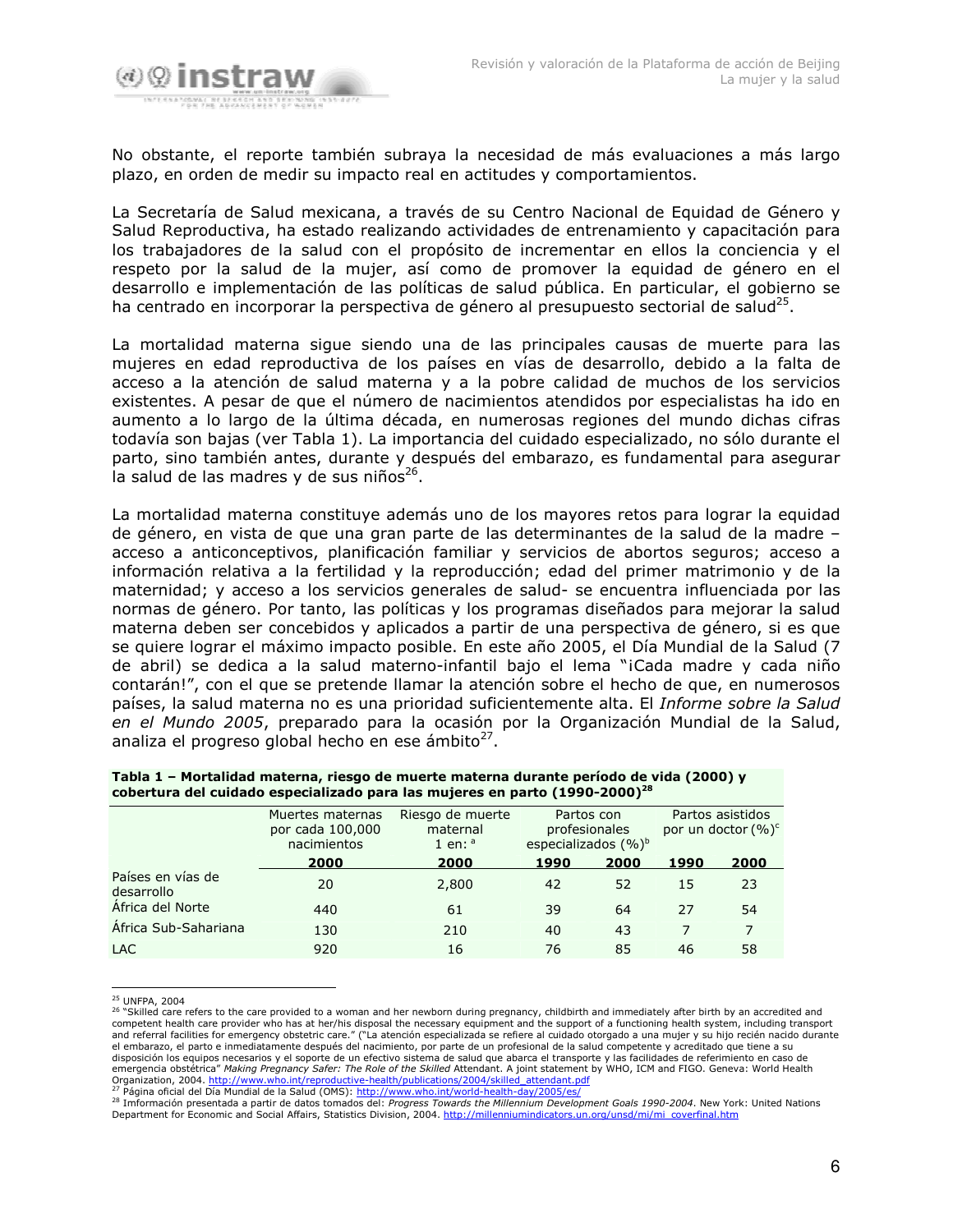

| Asia Oriental     | 190 | 160 | 53 |    | $\cdots$ | . . |  |
|-------------------|-----|-----|----|----|----------|-----|--|
| Asia Centro-Sur   | 55  | 840 | 27 | 35 | 16       | 28  |  |
| Sud-este Asiático | 520 | 46  | 36 | 59 |          |     |  |
| Asia Occidental   | 210 | 140 | 59 | 64 | 26       | 36  |  |

a El riesgo de muerte materna durante la vida de una mujer es la probabilidad de que una mujer muera durante el embarazo o en el parto en algún momento de su vida, y es una función de la relación entre la tasa de fertilidad total (i.e. el número de veces que una mujer se embaraza) y la tasa de mortalidad materna (i.e. la probabilidad que ella muera cada vez que quede embarazada).<br><sup>b</sup> Información recopilada en 62 países con datos que abarcan el 75 por ciento de los nacimientos en países en

<sup>c</sup> Información recopilada en 37 países con datos que abarcan el 59 por ciento de los nacimientos en países en vías de desarrollo (excluye a China para el que no hay datos disponibles). La tendencia estadística para América Latina y el Caribe abarca sólo el 24% de los nacimientos en la región.

Se ha estimado que, para el 2050, el 20% de la población mundial tendrá más de 60 años, y de éste la mayoría será mujer<sup>29</sup>. Aún cuando los hombres y mujeres mayores tienden a ser afectados por las mismas enfermedades (problemas del corazón, cáncer, artritis, enfermedades mentales, etc.), experimentan estas dolencias de modo distinto. Las mujeres de la tercera edad tienden a experimentar tasas más altas de mortalidad, lo que significa que sus requerimientos de atención médica durante la vejez serán considerablemente mayores que la de los hombres<sup>30</sup>. La temprana mortalidad de los hombres también deja un gran número de mujeres viudas, frecuentemente sin ingresos propios, seguro de salud u otra forma de protección social.

La demanda por una mayor focalización en las necesidades de salud de las mujeres aumentará significativamente en las próximas décadas, volviéndose imperativo tratar este asunto cuanto antes. En Seychelles, por ejemplo, el gobierno ha implementado una pensión universal para personas que tengan más de 63 años. En 1997, un programa de cuidado médico casa por casa fue establecido a fin de ayudar a satisfacer las necesidades de las personas de edad avanzada y económicamente deprimidas que carecen de familias que les puedan asistir, aparte de suministrársele techo a aquellos que no lo tienen. Finalmente, el gobierno está en proceso de establecer una especie de consejo para las personas de edad avanzada (Council for the Elderly), con el propósito de proveer información sobre la vejez y dar apoyo a las personas mayores $^{31}$ .

Urge elaborar programas y servicios de salud para otros grupos claves de población femenina -indígenas, emigrantes y adolescentes- cuyas necesidades de salud son, con frecuencia, ignoradas. Así, mientras la salud de las mujeres indígenas varía ampliamente a nivel mundial, según la situación geográfica y socio-económica, en todo país con alta población aborigen, las mujeres presentan perfiles de salud mental y física mucho más pobres que sus contrapartes masculinas y que las mujeres no indígenas<sup>32</sup>. Y si bien, debido en gran medida al activismo de las propias interesadas, el desarrollo y la oferta de servicios de salud y facilidades dirigidos a las mujeres indígenas se han incrementado en años recientes, es mucho lo que aún falta por hacer. En Otavalo, Ecuador, la Federación Indígena Campesina de Imbabura y UNFPA han combinado la medicina moderna y la tradicional en la llamada Jambi Huasi ("Casa de la Salud," en Quechua), centro hospitalario dotado de farmacia, salas de parto, laboratorio, jardines de plantas medicinales, parteras, programas educativos y de salud reproductiva, doctores, curandero tradicional ("yachag"), ambulancia y consultorio dental. Para 1998, este centro prestaba servicios a aproximadamente diez mil pacientes al año provenientes de las comunidades indígenas

<sup>&</sup>lt;sup>29</sup> "Gender, Health and Ageing." Geneva: World Health Organization, 2003. http://www.who.int/gender/documents/en/Gender\_Aging.pdf

<sup>30</sup> La morbilidad se refiere a cualquier tipo de desviación de un buen estado físico y mental, en tanto que la mortalidad se refiere a la muerte. De este modo, mientras los hombres tienden a experimentar mayores tasas de mortalidad (muertes más tempranas), las mujeres tienden a vivir más años en estado de enfermedad o incapacidad.

<sup>31</sup> UNFPA, 2004 (ejemplo tomado de la respuesta oficial de Seychelles al cuestionario de 1998 sobre la implementación de la Declaración y el Programa de Acción de la Conferencia del Cairo).<br><sup>32</sup> Gender, Equity and Indigenous Women's Health in the Americas. Washington DC: Pan American Health Organization, 2004.

http://www.paho.org/English/DPM/GPP/GH/IndigenousWomen-Hughes0904.pdf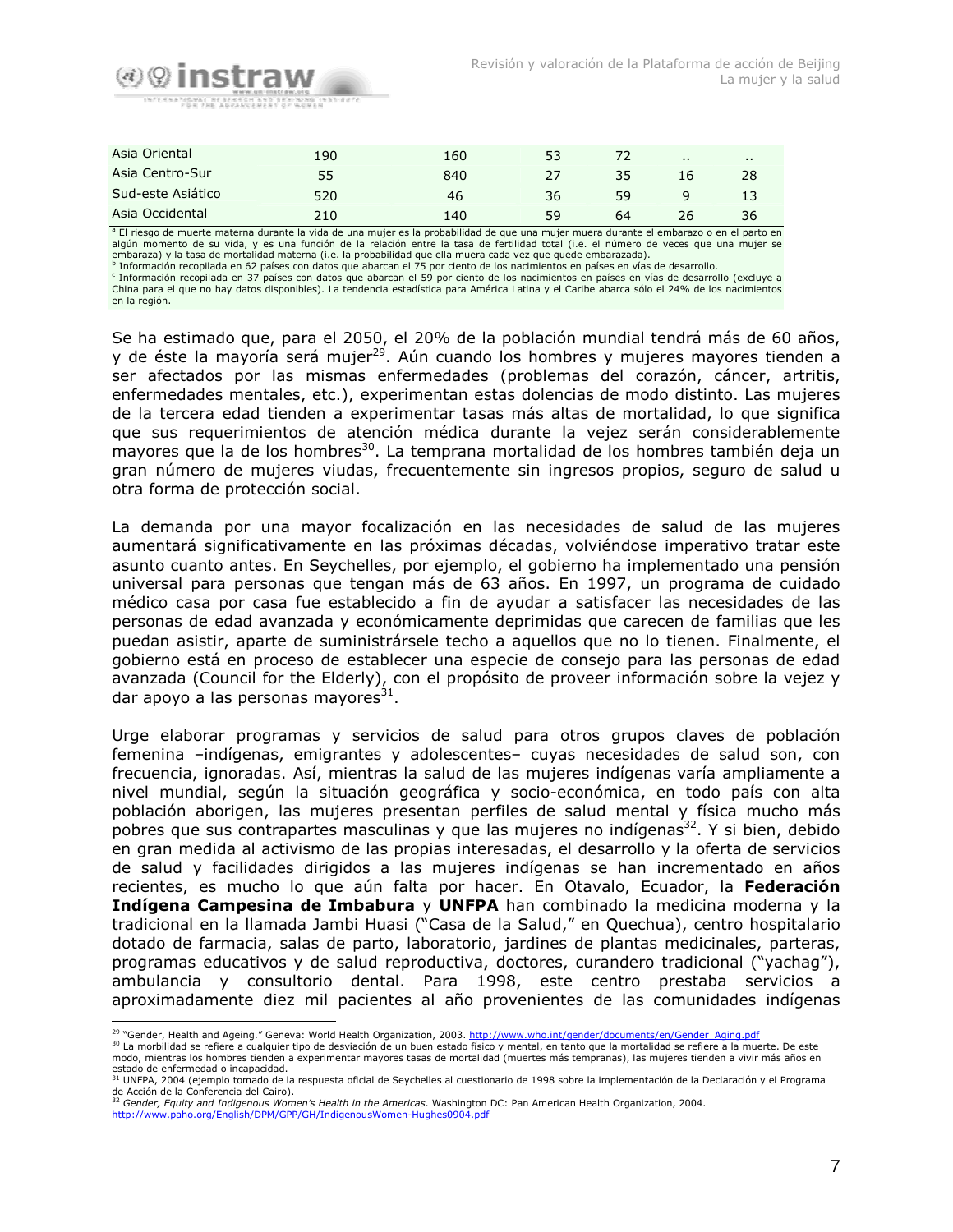

locales, en las que el trabajo del centro ha propiciado un aumento del 10 al 40% en el uso de anticonceptivos. El resultado final ha sido un notable declive en la mortalidad maternoinfantil de Otavalo<sup>33</sup>.

Los servicios y programas de salud que son diseñados a la medida de las necesidades de sus pacientes pueden tener un efecto profundo en la conciencia y el comportamiento y, consecuentemente, en el estado de salud. La Family Planning Association of Kenya (Asociación de Planificación Familiar de Kenya) desarrolló, en la municipalidad de Nyeri, el Youth Health Project, un programa elaborado para proveer a la población joven de información y servicios en materia de salud reproductiva, llevado a cabo en coordinación con los centros hospitalarios locales, los líderes comunitarios y los propios jóvenes, y el cual opera tomando en cuenta las tradiciones culturales locales, en vez de simplemente contrariarlas o ignorarlas. Una reciente evaluación sobre el cambio de comportamiento realizada en el transcurso de dicho proyecto demostró que cuando los servicios y la diseminación de información toman en consideración las necesidades de los pacientes y las actitudes de la comunidad (en este caso el grupo étnico Kikuvu) son recibidos de manera positiva por jóvenes y líderes comunitarios y contribuyen a cambios en el comportamiento sexual de la población joven<sup>34</sup>.

La capacitación de todos los trabajadores de la salud -doctores, enfermeras, asistentes a domicilio, ayudas de parto tradicionales (comadronas), etc.- es fundamental para garantizar que las mujeres reciban el cuidado apropiado y efectivo a lo largo de su ciclo vital. La capacitación puede abarcar una variedad de asuntos, desde la calificación técnica y el mejoramiento de la conciencia de género, hasta la incorporación de nuevos temas dentro de la práctica médica actual. El entrenamiento de estos profesionales y trabajadores ha sido particularmente importante en el abordaje de los temas relativos a la violencia contra la mujer, la cual casi siempre es detectada primero durante los exámenes médicos rutinarios<sup>35</sup>. El conocimiento técnico y la actitud de los trabajadores de la salud que primero observan y atienden las señales de abuso en una paciente son esenciales para fomentar la buena disposición y habilidad del paciente para buscar ayuda. El Ministerio brasileño de salud desarrolló una quía para la prevención y el tratamiento de heridas y daños fruto de la violencia de género, que ha sido distribuida entre los centros de salud, las organizaciones de mujeres y las universidades. En 1997, Brasil tenía 17 centros de referimiento especializados en la atención integral de las mujeres víctimas de la violencia, mientras que en el 2004 estos servicios se ofrecían en 85 hospitales y en 113 centros ambulatorios<sup>36</sup>.

Durante el bienio 2003-2005, el Women's Global Network for Reproductive Rights (WGNRR) ha estado coordinando la *Women's Access to Health Campaign<sup>37</sup>*, demandando que los gobiernos se responsabilicen por la salud de las mujeres; se desarrollen políticas de salud con perspectiva de género; se incrementen los presupuestos de salud, especialmente en las áreas de la salud sexual y reproductiva de la mujer; se mejoren la calidad de los servicios y cuidados médicos; y se reconozca y aborde la salud en un modo integral.

<sup>&</sup>lt;sup>33</sup> Ibídem

<sup>&</sup>lt;sup>34</sup> Erulkar, A et al. "Behaviour Change Evaluation of a Culturally Consistent Reproductive Health Program for Young Kenyans." International Family Planning Perspectives 30(2), June 2004. http://www.guttmacher.org/pubs/journals/3005804.pdf<br><sup>35</sup> La violencia contra las mujeres. Responde el sector de salud: Washington DC: Organización Panamericana de la Salud, 2003.

http://www.paho.org/Spanish/DPM/GPP/GH/VAWhealthsector.htm

<sup>&</sup>lt;sup>36</sup> UNFPA, 2004

<sup>&</sup>lt;sup>37</sup> http://www.wgnrr.org/frameset.htm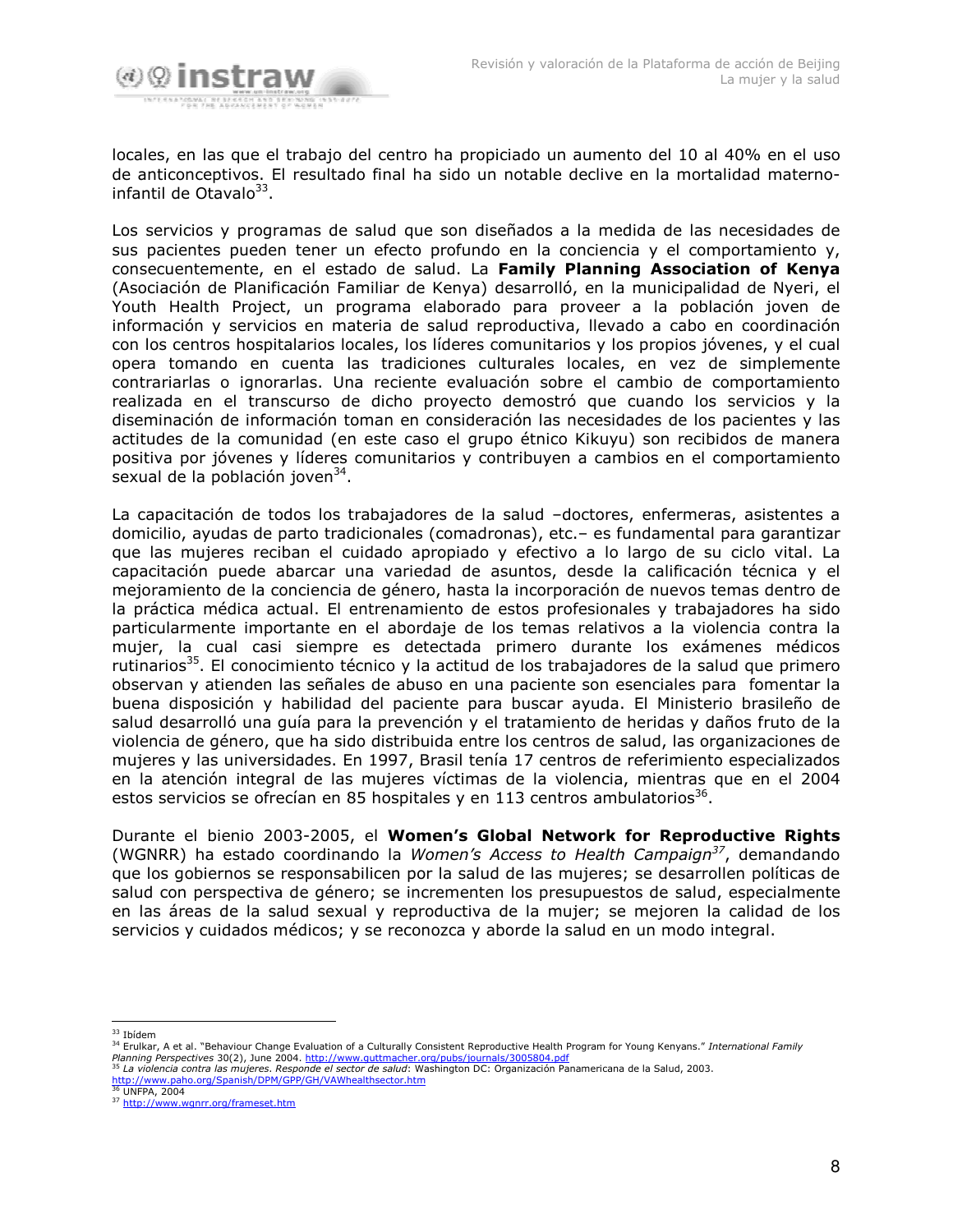

#### Áreas de Acción Futura:

- Desarrollar más instrumentos para supervisar efectivamente la calidad de los servicios de salud existentes, a fin de asegurar que los pacientes reciban el cuidado apropiado:
- Evaluar la efectividad de las actuales iniciativas para incorporar la perspectiva de género en la educación y capacitación médicas, con el propósito de establecer un conjunto de las mejores prácticas que luego puedan ser reproducidas en otros contextos;
- Recopilar más información sobre las necesidades de salud propias de grupos específicos de mujeres (de la tercera edad, adolescentes, indígenas, lesbianas, emigrantes y otros) y usarla en el diseño de las prácticas médicas;
- Establecer y facilitar mecanismos y espacios que incluyan a la mujer en los procesos de toma de decisiones relativos a la descentralización, privatización o eliminación de los servicios de salud pública.

## Objetivo Estratégico C.2

#### "Fortalecer los programas de prevención que promueven la salud de la mujer"

Las medidas que han de adoptar los gobiernos, organizaciones internacionales y no gubernamentales, y otros actores comprenden: dar prioridad a los programas de educación formal y no formal para mujeres y hombres; eliminar la pobreza entre las mujeres; alentar a los hombres a que participen en condiciones de igualdad en el cuidado de los hijos y el trabajo doméstico; garantizar las condiciones necesarias para que las mujeres ejerzan sus derechos reproductivos; preparar y difundir información mediante campañas de salud pública; reconocer las necesidades específicas de los adolescentes y aplicar programas adecuados concretos; establecer políticas que reduzcan la carga desproporcionada y cada vez mayor que recae sobre las mujeres que desempeñan múltiples funciones; formular programas de información y campañas de difusión que traten sobre riesgos de salud específicos para las mujeres, tales como el uso indebido de drogas, la osteoporosis, cáncer cérvico-uterino y de mama, riesgos medioambientales, o el consumo de tabaco; y proteger a la mujer de cualquier tipo de abuso.

Los gobiernos tienen la obligación de cuidar la salud de sus pueblos, obligación que sólo puede cumplirse mediante la adopción de medidas sanitarias y sociales adecuadas. Uno de los principales objetivos sociales de los gobiernos, de las organizaciones internacionales y de la comunidad mundial entera...debe ser el de que todos los pueblos del mundo alcancen en el año 2000 un nivel de salud que les permita llevar una vida social y económicamente productiva. - Declaración de Alma Ata (Párrafo V), 1978

El tipo de servicios de salud que se ofrece no sólo a las mujeres sino a la comunidad en su conjunto puede tener un efecto dramático en la salud general de la población. La importancia de la atención primaria de salud<sup>38</sup> ha sido comprobada por estudios y datos recogidos y reivindicada a través de instrumentos internacionales como la Declaración de la Conferencia Internacional sobre Atención Primaria de Salud (Declaración de Alma Ata)<sup>39</sup>. La atención primaria de salud enfatiza los programas preventivos -campañas de vacunación, exámenes regulares, pruebas de sangre, servicios concebidos para asegurar la adopción de

<sup>&</sup>lt;sup>38</sup> La atención primaria de salud..."se orienta hacia los principales problemas de salud de la comunidad y presta servicios de promoción, prevención, tratamiento y rehabilitación necesarios para resolver esos problemas" (Alma Ata, parr. VII, artículo 2)

http://www.paho.org/Spanish/DD/PIN/alma-ata\_declaracion.htm/<br><sup>39</sup> Organización Mundial de la Salud, 1978. http://whqlibdoc.who.int/publications/9243541358.pdf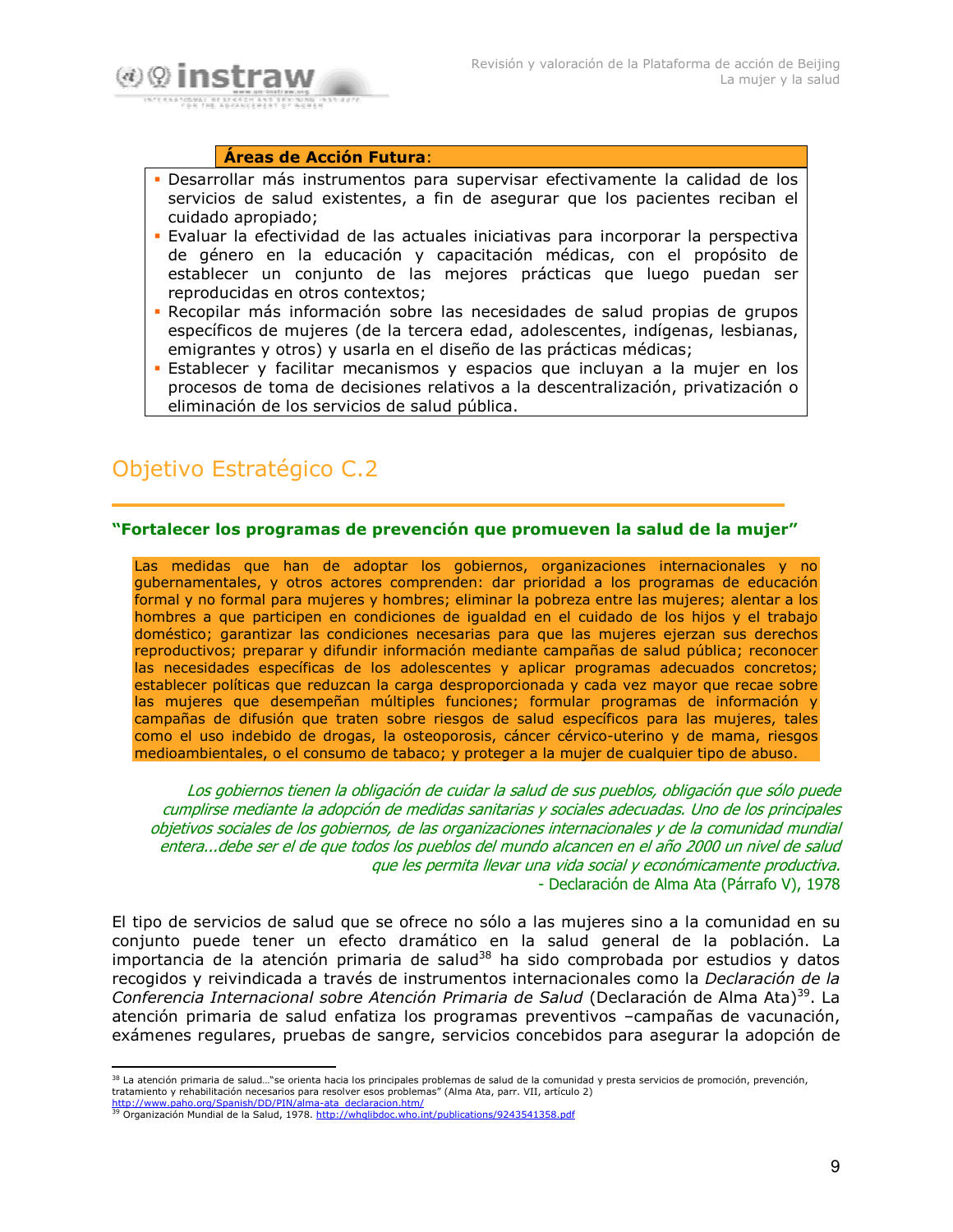

hábitos saludables y prevenir o detectar en etapas tempranas posibles enfermedades- así como la efectiva difusión de la información adecuada, con el objeto de proteger la salud de la población y reducir la carga de enfermedades o mortalidad en los sistemas de salud público y privado (ver tabla 2). Lamentablemente, debido a la falta de intensidad de los

preventivos programas  $\mathsf{y}$  $\mathsf{a}$ una inadecuada producción y diseminación de la información, la mayoría de la gente todavía recurre a servicios curativos, los cuales sólo pueden intentar resolver o aliviar un problema existente, resultando ser significativamente más caros para los pacientes individuales y los sistemas públicos y privados de salud.

Asimismo, la atención primaria resalta la importancia de atender otros factores determinantes de la salud, tales como el acceso a alimentos, el ingreso y la seguridad social, los cuales no necesariamente caen bajo la esfera del sector. En este sentido, se subrava la pertinencia de una colaboración intersectorial que garantice el bienestar y la salud de la población. Como bien se sabe, el grado de autonomía de una

| Tabla 2 - Programas preventivos respecto a |  |
|--------------------------------------------|--|
| enfermedades que afectan a la mujer        |  |

| Cáncer de mama<br>y cervical<br>Enfermedades<br>contagiosas | Exámenes regulares (auto-examen,<br>mamografías, pruebas citológicas,<br>papanicolao, etc.)<br>Información sobre agua potable y<br>salubridad, higiene, vacunación, etc. |
|-------------------------------------------------------------|--------------------------------------------------------------------------------------------------------------------------------------------------------------------------|
| Enfermedades del<br>corazón                                 | Información sobre dietas y ejercicios,<br>atención a la presión sanguínea y al<br>colesterol, etc.                                                                       |
| Fertilidad alta<br>VIH/SIDA                                 | Métodos anticonceptivos,<br>información<br>Campañas informativas, distribución<br>de preservativos.                                                                      |
| Cáncer de pulmón                                            | Información acerca de los riesgos<br>que ocasiona el humo del tabaco                                                                                                     |
| Mortalidad<br>materna                                       | Información sobre el cuidado pre y<br>post-natal, nutrición, etc.                                                                                                        |
| Osteoporosis                                                | Información temprana sobre<br>nutrición                                                                                                                                  |

mujer y su acceso a recursos financieros inciden en su capacidad para procurar cuidados médicos, relación confirmada por los datos obtenidos en una encuesta global recientemente efectuada por el Population Reference Bureau (PRB)<sup>40</sup>.

#### Áreas de Acción Futura:

• Volver de nuevo a la Declaración de Alma Ata e impulsar a los Estados para que reafirmen su compromiso de proveer programas de cuidado primario y preventivo, en tanto vía efectiva de reducir costos y de tratar la salud de la mujer, especialmente en el contexto de las reformas del sector salud;

· identificar, a través de investigaciones y programas preventivos intersectoriales, las causas de las principales afecciones que aquejan a la mujer.

<sup>&</sup>lt;sup>40</sup> La Disparidad de la Riqueza en Salud: Datos sobre Mujeres y Niños en 53 Países en Desarrollo. Washington DC., 2004. ContentID=11505 http://www.prb.org/SpanishTemplate.cfm?Section=Portada&template=/ContentManagement/ContentDisplay.cfm&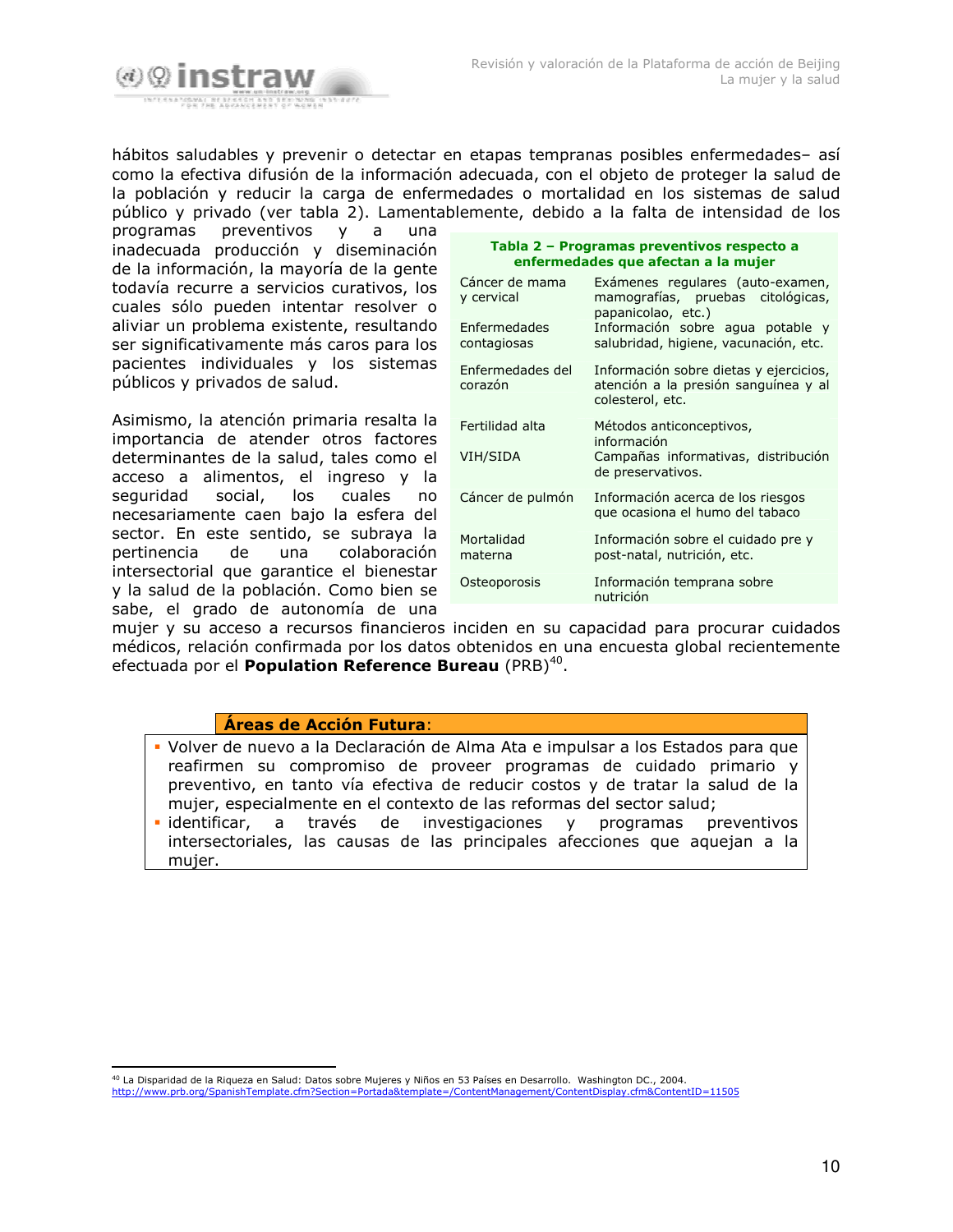

## Objetivo Estratégico C.3

#### "Tomar iniciativas en que se tenga en cuenta el género para hacer frente a las enfermedades de transmisión sexual, el VIH/SIDA y otras cuestiones de salud sexual y reproductiva"

Las medidas que han de adoptar los gobiernos, organizaciones internacionales y no gubernamentales, y otros actores abarcan: garantizar la participación de las mujeres en la toma de decisiones relativas a las políticas y programas sobre el VIH/SIDA y otras enfermedades de transmisión sexual; revisar, enmendar o eliminar las leyes y prácticas que acrecienten la vulnerabilidad de las mujeres al VIH/SIDA; reconocer el alcance de la pandemia del VIH/SIDA y sus distintas repercusiones en la mujer; desarrollar estrategias comunitarias que protejan a la mujer del VIH/SIDA y otras enfermedades de transmisión sexual; crear y mejorar políticas y programas sobre el VIH/SIDA que tengan en cuenta el género; incrementar el acceso por parte de las mujeres y de los trabajadores de la salud a información y educación sobre el VIH/SIDA y otras enfermedades de transmisión sexual, embarazo y lactancia materna: diseñar programas específicos para varones de todas las edades que incentiven el comportamiento sexual responsable; garantizar el acceso universal a los servicios preventivos, así como ampliar la prestación de asesoramiento y servicios de diagnóstico y aumentar la disponibilidad de preservativos y de medicamentos que sirvan para tratar las enfermedades de transmisión sexual; iniciar investigaciones que se ocupen de las necesidades específicas de las mujeres, incluidas las que traten sobre métodos de protección controlados por la mujer (por ejemplo, microbicidas no espermicidas) y sobre actitudes y prácticas masculinas y femeninas arriesgadas.

La salud reproductiva es un requisito sine qua non para el bienestar de las mujeres y para su capacidad de disfrutar y ejercer sus otros derechos humanos. Los años reproductivos (15-49) constituyen la etapa más prolongada en la vida de la mayoría de las mujeres, de suerte que el comportamiento que ellas tengan y el acceso a los servicios médicos y otros recursos de que dispongan durante la misma determinarán ampliamente su estado de salud durante sus últimos años. Cuando se habla de salud reproductiva se hace referencia a la salud materna, pero también a todos los asuntos que pueden incidir en la salud de la mujer durante sus años reproductivos: VIH/SIDA y otras enfermedades de transmisión sexual; disponibilidad de tratamientos para complicaciones como la inflamación pélvica; embarazos no deseados; las consecuencias de los abortos de alto riesgo; etc. En mayo de 2004, el Congreso Nacional de Bolivia aprobó la Ley Marco sobre los derechos sexuales y reproductivos, la cual estatuye que mujeres y hombres, sin distinción, tienen el derecho a ejercer y disfrutar una sexualidad saludable, responsable y libremente escogida, así como a un cuidado integral de su salud sexual y reproductiva<sup>41</sup>.

Globalmente, las tasas de fertilidad han declinado rápidamente durante la última mitad del siglo XX, sin embargo esta tendencia oculta diferencias regionales muy marcadas, según se muestra en el cuadro 1<sup>42</sup>. El 62% de las mujeres en América Latina y el Caribe usa una forma moderna de contracepción, en tanto que en Asia dicha cifra se reduce al 43% y en el África Sub-Sahariana apenas alcanza al 14%<sup>43</sup>. Los factores primordiales que explican las diferencias mundiales en los niveles de fertilidad son el uso de los métodos anticonceptivos y el aborto<sup>44</sup>.

<sup>&</sup>lt;sup>41</sup> RED-ADA. "Los derechos sexuales y reproductivos son los mas humanos de los derechos." Crónica Azul 48, 2004.<br><sup>42</sup> Datos tomados del Cuadro de la población mundial, 2004. Washington DC: Population Reference Bureau, 20

http://www.prb.org/SpanishTemplate.cfm?Section=Portada&template=/ContentManagement/ContentDisplay.cfm&ContentID=12288  $43$  Thídem

<sup>44</sup> Fuente: "Transitions in World Population." Population Bulletin 59(1). Washington DC: Population Reference Bureau, 2004. http://www.prb.org/Template.cfm?Section=Population\_Bulletin1&template=/ContentManagement/ContentDisplay.cfm&ContentID=11692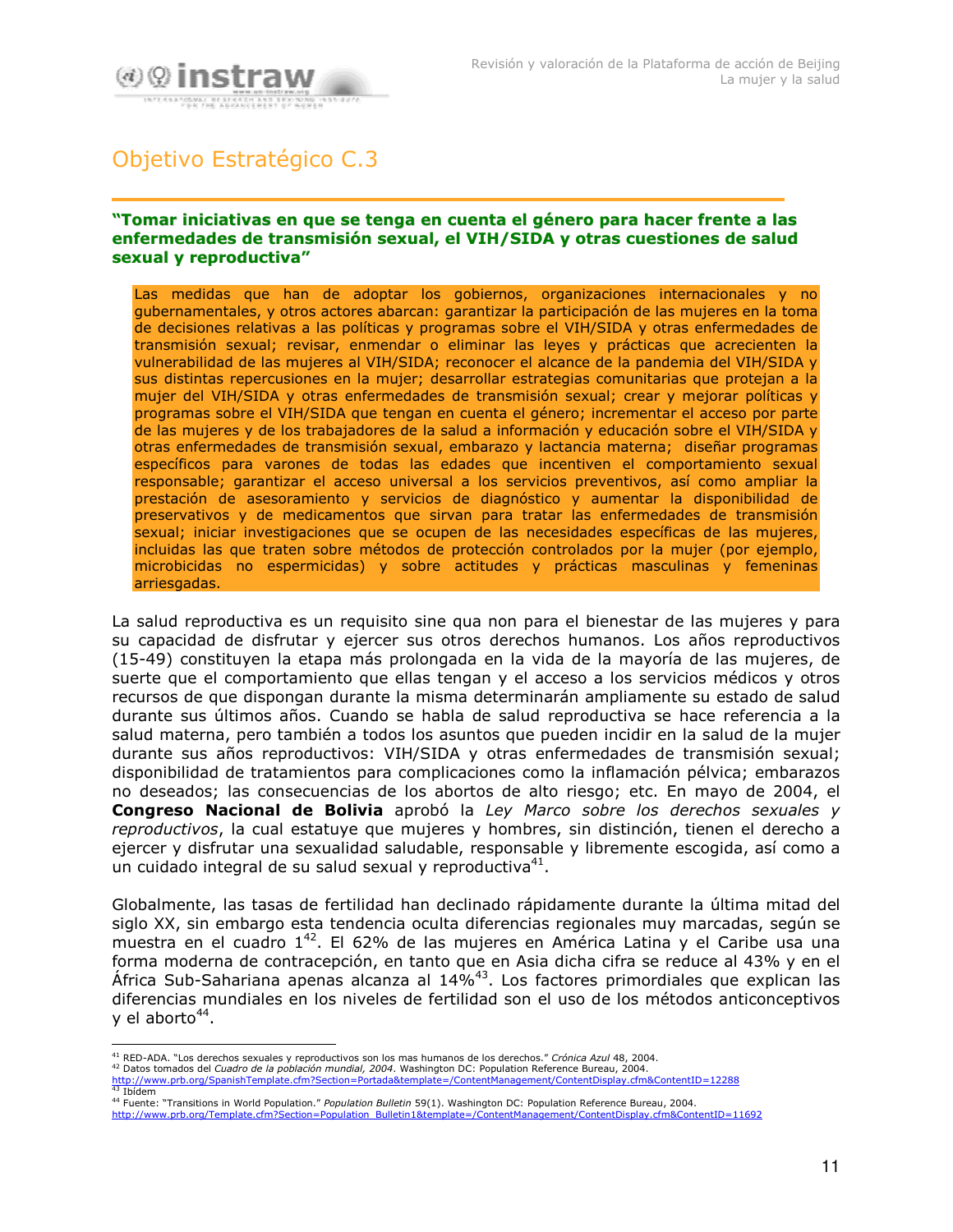



Una de las mayores amenazas para la salud de mujeres y niños es el embarazo temprano (antes de los 18 años), debido a que las jóvenes usualmente no poseen la información o los recursos financieros necesarios para cuidarse por sí mismas durante la gestación o para cuidar a sus hijos luego del parto. Desde la adopción del *Programa de Acción del Cairo* en 1994, los niveles de fertilidad se han mantenido relativamente constantes entre los adolescentes solteros y casados. Una evaluación de los esfuerzos para tratar este problema muestra que cuando el embarazo temprano es asumido como prioridad política, tal como sucedió en Ghana, donde el gobierno adoptó una política de salud reproductiva para adolescentes (Adolescent Reproductive Health Policy), el número de estos casos declinan<sup>45</sup>.

A pesar de que mundialmente se ha progresado en el uso de los métodos modernos de contracepción (ver cuadro  $2)^{46}$ , muchas mujeres son a menudo incapaces de negocia r el uso de preservativos u otra otras formas de anticonceptivos y planificación familiar a fin de protegerse de embarazos no deseados o te mpranos, o de de enfermedades de transmisión sexual. Esto es parcialmente el resultado del estado de subordinación social de la mujer, aunque también deriva de hábitos culturales y normas religiosas que prohíben el uso de anticonceptivos, o bien de la simple falta de información acerca de la existencia y





disponibilidad de métodos de planificación familiar. Indagaciones recientes sobre las actitudes de los hombres del Africa subsahariana muestran que éstos, por lo regular, están mejor enterados que las mujeres sobre la planificación familiar y uso de anticonceptivos gracias a las campañas televisivas y radiales, si bien se encuentran menos dispuestos que las mujeres a aceptarlos y tienden a querer tener más hijos que ellas<sup>47</sup>. Ahora bien, es el aprovisionamiento y no la actitud lo que constituye uno de los escollos fundamentales para generalizar el uso de los métodos de contracepción. En todo el mundo, numerosas clínicas

<sup>&</sup>lt;sup>45</sup> FCI, IPPF y PAI, 2004

<sup>&</sup>lt;sup>46</sup> Ibídem<br><sup>47</sup> "Men's Surveys: New Findings.*" Population Reports* Series M (18). Baltimore: Johns Hopkins University Centre for Communications Programs, Spring 2004. http://www.infoforhealth.org/pr/m18/index.shtml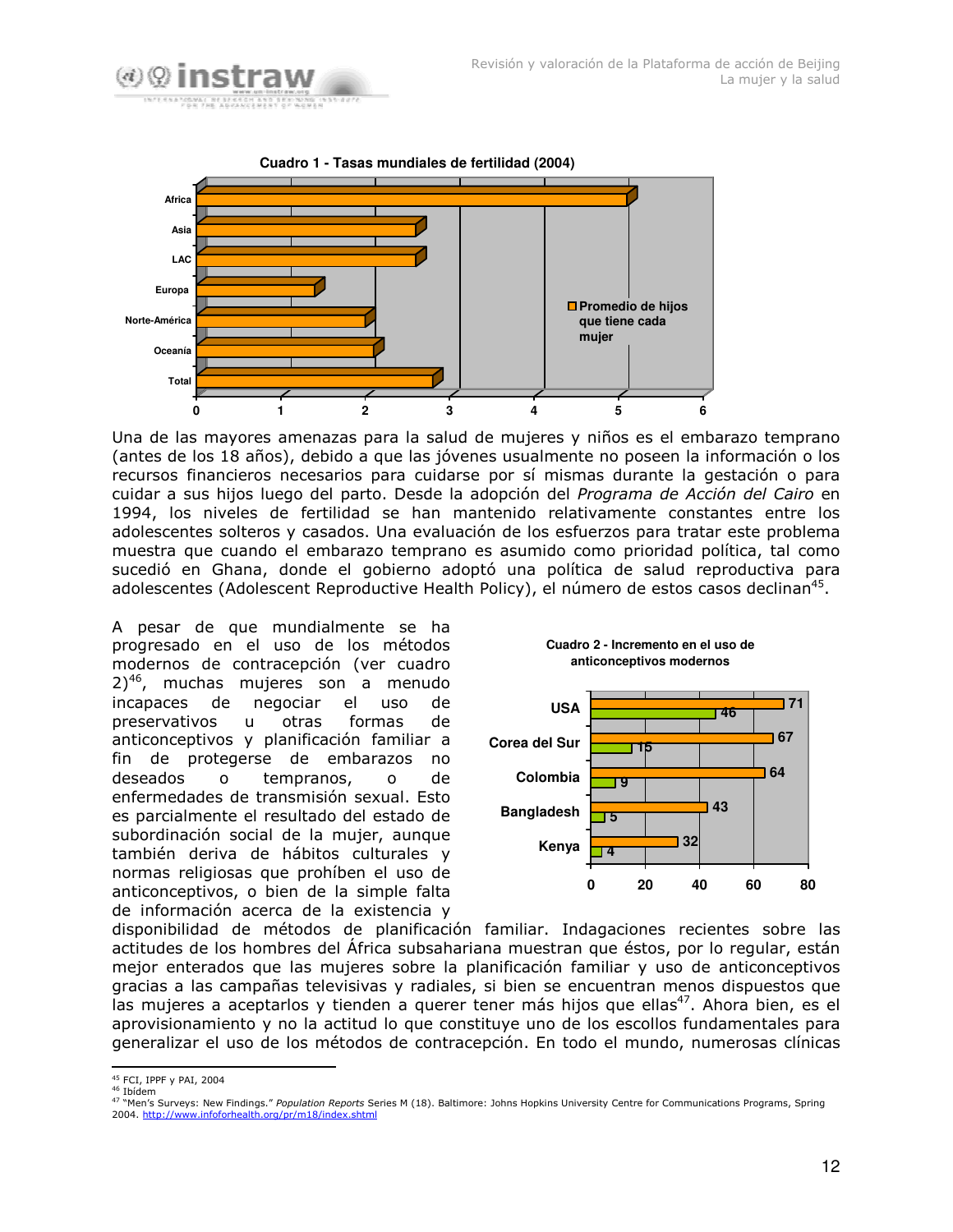

encaran el aumento del desabastecimiento o la escasez de los insumos necesarios para asegurar que la demanda de anticonceptivos por parte de las mujeres sea satisfecha<sup>48</sup>.

Según se ve en el cuadro 3<sup>49</sup>, la incidencia mundial del virus del VIH entre las mujeres está alcanzando rápidamente los niveles de infección en los hombres. En el Africa subsahariana y el Caribe, las mujeres representan ahora más del 50% de las personas portadoras del VIH, mientras que en muchas otras regiones constituyen el grupo más grande de nuevos infectados<sup>50</sup>. Las mujeres son particularmente vulnerables al VIH/SIDA debido a su mayor susceptibilidad física y al estado de dependencia social que les dificulta negociar sus relaciones sexuales y/o decidir sobre el uso de preservativos. Aunque diez años atrás la Plataforma de Acción de Beijing subrayó dicha vulnerabilidad<sup>51</sup>, el mayor riesgo de las mujeres al VIH/SIDA es una realidad que sólo últimamente ha sido objeto de interés por parte de los medios de comunicación. La campaña mundial del SIDA 2004, 2004 World *AIDS Campaign*, se enfocó en esa vulnerabilidad de las mujeres y niñas al VIH, reclamando acciones concretas destinadas a empoderar a las mujeres para que se protejan a sí mismas y a promover el comportamiento sexual responsable entre hombre y mujer.



Además del programa y la plataforma de acción de las conferencias del Cairo y Beijing, la *Declaración de compromiso en la lucha contra el VIH/SIDA* (Período Extraordinario de Sesiones de la Asamblea General de las Naciones Unidas sobre el VIH/SIDA. 25-27 de junio de 2001)<sup>52</sup> hace una serie de recomendaciones para enfrentar la mayor vulnerabilidad de las mujeres a la pandemia del SIDA, algunas de las cuales son:

- Modificar los estereotipos, actitudes e inequidades de género en relación con el VIH/SIDA, estimulando la participación activa de hombres y niños;
- Asegurar que el 80% de las mujeres embarazadas que tengan acceso al cuidado prenatal reciban información, asesoría y otros servicios de prevención del VIH;
- Desarrollar y acelerar la implementación de las estrategias nacionales que promuevan el avance de la mujer y el pleno disfrute de todos sus derechos humanos;

 $^{50}$  Informe sobre la epidemia mundial de SIDA 2004: cuarto informe mundial. Ginebra: UNAIDS, 2004. ids.org/bangkok2004/report\_pdf.html

<u>http://www.una</u><br><sup>51</sup> Párrafo 98

<sup>&</sup>lt;sup>48</sup> FCI, IPPF v PAI, 2004

<sup>&</sup>lt;sup>49</sup> Elaborado a partir de datos del texto *Situación de la epidemia de SIDA: 2004*. Ginebra: UNAIDS y OMS, 2004.<br><u>http://www.unaids.org/wad2004/report\_pdf.html</u> / http://www.unaids.org/wad2004/report.html

<sup>52</sup> http://www.unaids.org/html/pub/publications/irc-pub03/aidsdeclaration\_sp\_pdf.htm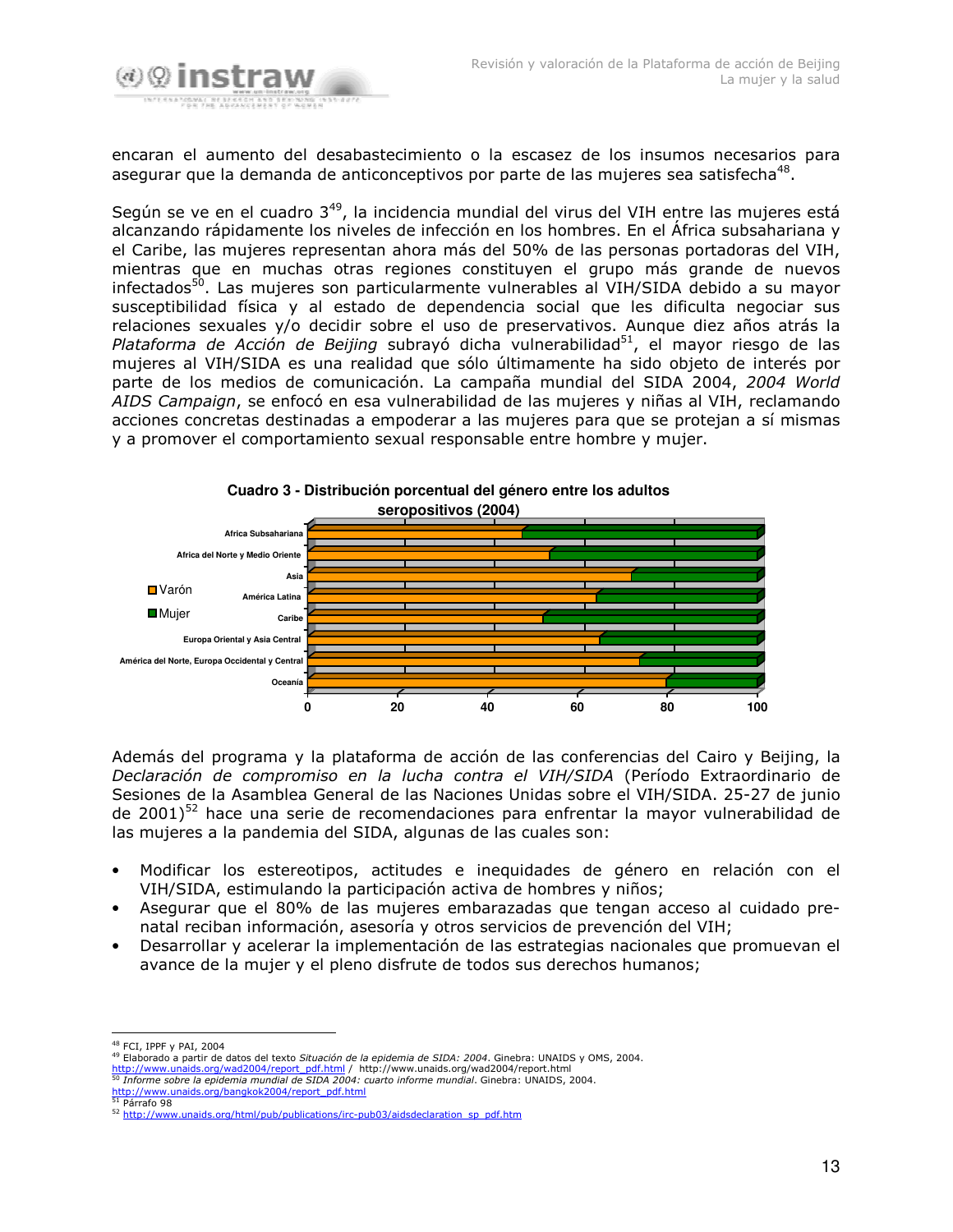

Empoderar a las mujeres para que controlen y decidan libre y responsablemente sobre su sexualidad, de modo que puedan aumentar su capacidad para protegerse del virus del VIH.

En el 2004, la coalición global sobre mujeres y SIDA, Global Coalition on Women and AIDS,<sup>53</sup> empezó la 2004 World AIDS Campaign con el lema en español "iAhora escúchame!" La coalición fue formada para examinar el tema de la mayor vulnerabilidad de las mujeres al VIH/SIDA y promover acciones efectivas respecto a siete áreas puntuales: prevención del VIH en jóvenes y niñas; violencia contra la mujer; propiedad y derechos hereditarios; acceso a tratamientos; educación para niñas; atención en el hogar; y métodos preventivos controlados por mujeres.

Evaluaciones realizadas a las iniciativas que se ocupan del problema de la transmisión del VIH sugieren que los proyectos con un blanco de población específico, aquellos orientados al comportamiento y las características de grupos particulares, son los más exitosos. En Brazil, el **Population Council** está conduciendo una evaluación del 'Programa Horizontes'<sup>54</sup>, una iniciativa desarrollada por el Instituto Promundo para tratar la conducta sexual de los jóvenes varones. El programa integra a los jóvenes en grupos de estudio, utilizando una variedad de metodologías para impulsarlos a cuestionar los hábitos de masculinidad y el impulso de dominación. Los resultados preliminares son positivos; indican que el programa en cuestión ha propiciado un cambio en las actitudes y la conducta de los participantes.

En Nicaragua, el Centro Superior de Estudios Militares fue objeto de un programa educativo en derechos y salud reproductivos y sexuales, especialmente VIH/SIDA, en 1995. Desde entonces, las actividades educativas e informativas han incorporado los temas de género, derechos y salud sexual y reproductiva tanto en las fuerzas armadas como en la policía  $nacional<sup>55</sup>$ .

## Áreas de Acción Futura:

- · Basado en iniciativas exitosas, desarrollar programas y servicios de salud reproductiva que sean apropiadamente dirigidos a grupos poblacionales precisos, verbi gratia, hombres jóvenes, mujeres jóvenes, personal de las fuerzas armadas y trabajadores sexuales;
- Diseñar acciones en materia de salud reproductiva y VIH/SIDA a partir de una perspectiva de género, que tomen en cuenta las vulnerabilidades, realidades y prioridades de la mujer;
- · Involucrar a los hombres en las iniciativas que tienen que ver con la salud reproductiva de la mujer y el VIH, mediante campañas informativas, grupos de discusión y la capacitación de los trabajadores de la salud.

Objetivo Estratégico C.4

54 "Involving Young Men in HIV Prevention Programs: Operations research on gender-based approaches in Brazil, Tanzania, and India." Horizons Report. Washington DC: Population Council, December 2004. http://www.populationcouncil.org/horizons/newsletter/horizons(9) 1.html<br>55 UNFPA, 2004.

<sup>&</sup>lt;sup>53</sup> http://womenandaids.unaids.org/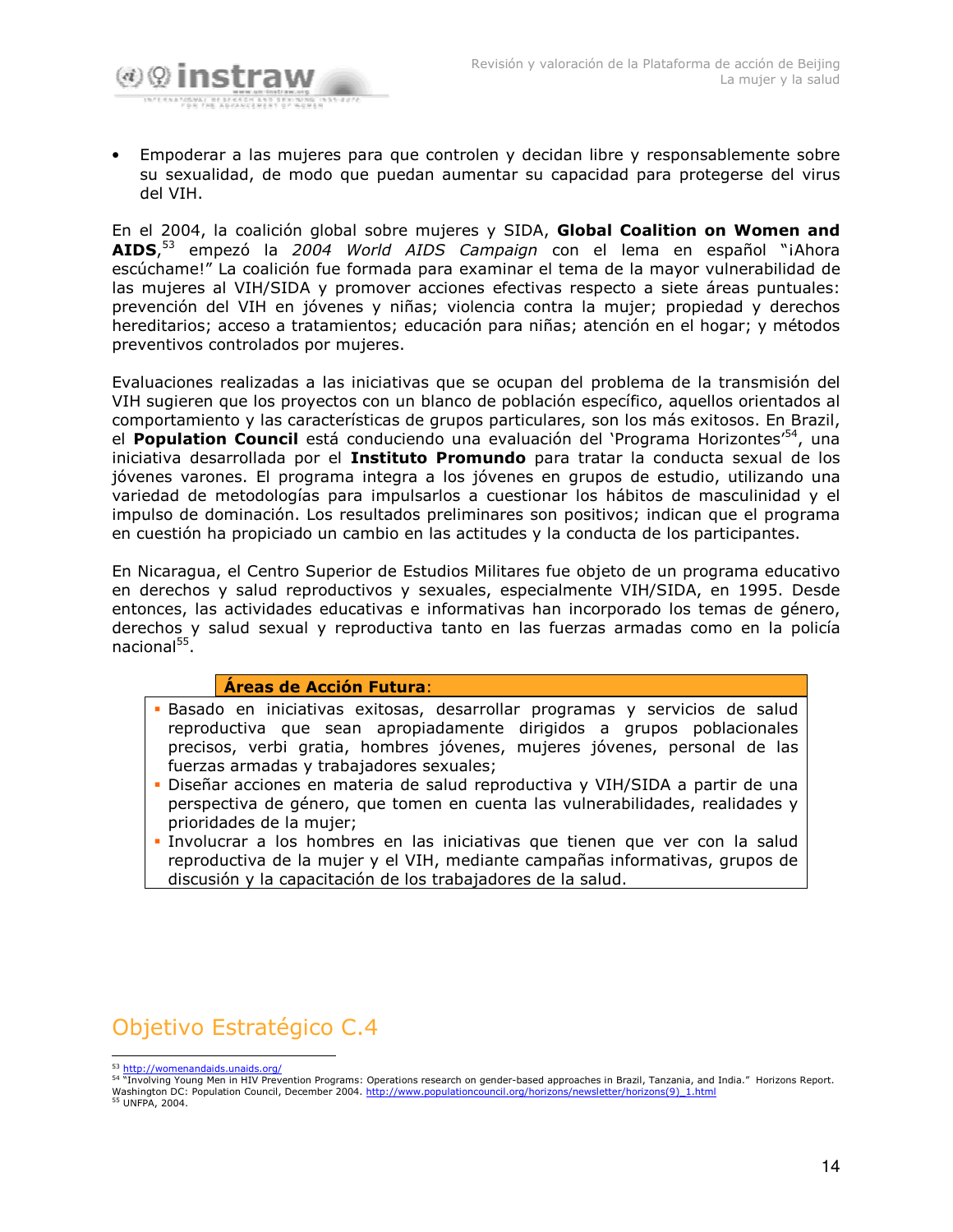

#### "Promover la investigación y difundir información sobre la salud de la mujer"

Las medidas que han de adoptar los gobiernos, organizaciones internacionales y no qubernamentales y otros actores abarcan: entrenar a investigadores y establecer sistemas para la recolección de información desglosada por sexo, edad y otros criterios; promover investigaciones, tratamientos y tecnologías que tengan en cuenta el género y que se centren en las mujeres; incrementar el número de mujeres en puestos de liderazgo en el sector salud; informar a las mujeres sobre los factores que aumentan los riesgos de contraer determinadas enfermedades; apoyar y financiar investigaciones sobre cómo las desigualdades de género afectan la salud de la mujer; apoyar investigaciones sobre tecnologías y métodos reproductivos seguros y efectivos; realizar investigaciones encaminadas a comprender y encarar con mayor eficacia las condiciones que determinan el aborto y sus consecuencias; reconocer y alentar la atención tradicional de salud de efectos beneficiosos; evaluar y difundir los datos disponibles y los resultados de las investigaciones.

En contraposición a las otras áreas críticas desarrolladas por la Plataforma de Acción de Beijing, los datos básicos sobre población y salud están más al alcance y son generalmente más confiables que, por ejemplo, los datos sobre la violencia contra la mujer o la pobreza. Ahora bien, una cantidad significativa de información obtenida en el área de la salud todavía no se encuentra desglosada por sexo, lo que impide comprender y enfrentar los distintos efectos que numerosas afecciones tienen en mujeres y en hombres. Más aun, los datos de salud no son siempre comparables entre países o regiones, haciendo en extremo difícil la elaboración de un cuadro global de la salud de la mujer. Están en proceso una serie de iniciativas a fin de fortalecer la capacidad de las oficinas nacionales de estadística para recopilar, analizar, comparar y difundir estratégicamente datos cuantitativos y cualitativos de salud desglosados según el sexo; incluido un proyecto dirigido por el Regional Bureau for the Arab States (Buró Regional de los Países Árabes) del Programa de Naciones Unidas para el Desarrollo (UNDP/RBAS), cuyo propósito es: crear conciencia sobre la necesidad de estadísticas de género entre las oficinas nacionales de estadísticas y los políticos encargados de la toma de decisiones; preparar una publicación de estadísticas de género para cada país en la región; evaluar las brechas en la información de género disponible a nivel estatal; y desarrollar un banco de datos sobre la mujer árabe<sup>56</sup>.

Un nutrido grupo de organizaciones ya se ha involucrado en el establecimiento de sistemas de información regional o mundial de género -algunos se han centrado en el área de la salud- si bien la mayoría de los mismos se basa exclusivamente en datos cuantitativos. La Organización Panamericana de la Salud (OPS) y el Population Reference Bureau (PRB) han desarrollado el Género, salud y desarrollo en las Américas 2003, un folleto estadístico bienal sobre la salud de la mujer<sup>57</sup>. La GenderStats Database del Banco Mundial<sup>58</sup> compila información sobre temas de género y desarrollo, en los campos de educación y alfabetismo, salud, empleo y participación política. La Red de Salud de las Mujeres Latinoamericanas y del Caribe (RSMLAC) mantiene la Base de Datos Atenea, con el objeto de dar seguimiento a la implementación de la Plataforma de Acción del Cairo a nivel regional. La Comisión Económica para Europa (CEPE) de Naciones Unidas ha creado la Gender Statistics Database para Europa y Norteamérica, en el que la salud es una de las áreas primordiales<sup>59</sup>.

<sup>56</sup> RBAS National Gender Statistics Program http://www.sdnp.undp.org/gender/about/rbas\_programmes.html#stats

<sup>57</sup> Washington DC: PAHO y PRB, 2003. http://www.paho.org/spanish/dpm/gpp/gh/GenderBrochure.htm

<sup>58</sup> http://genderstats.worldbank.org/home.asp 59 http://www.unece.org/stats/gender/web/welcome1.htm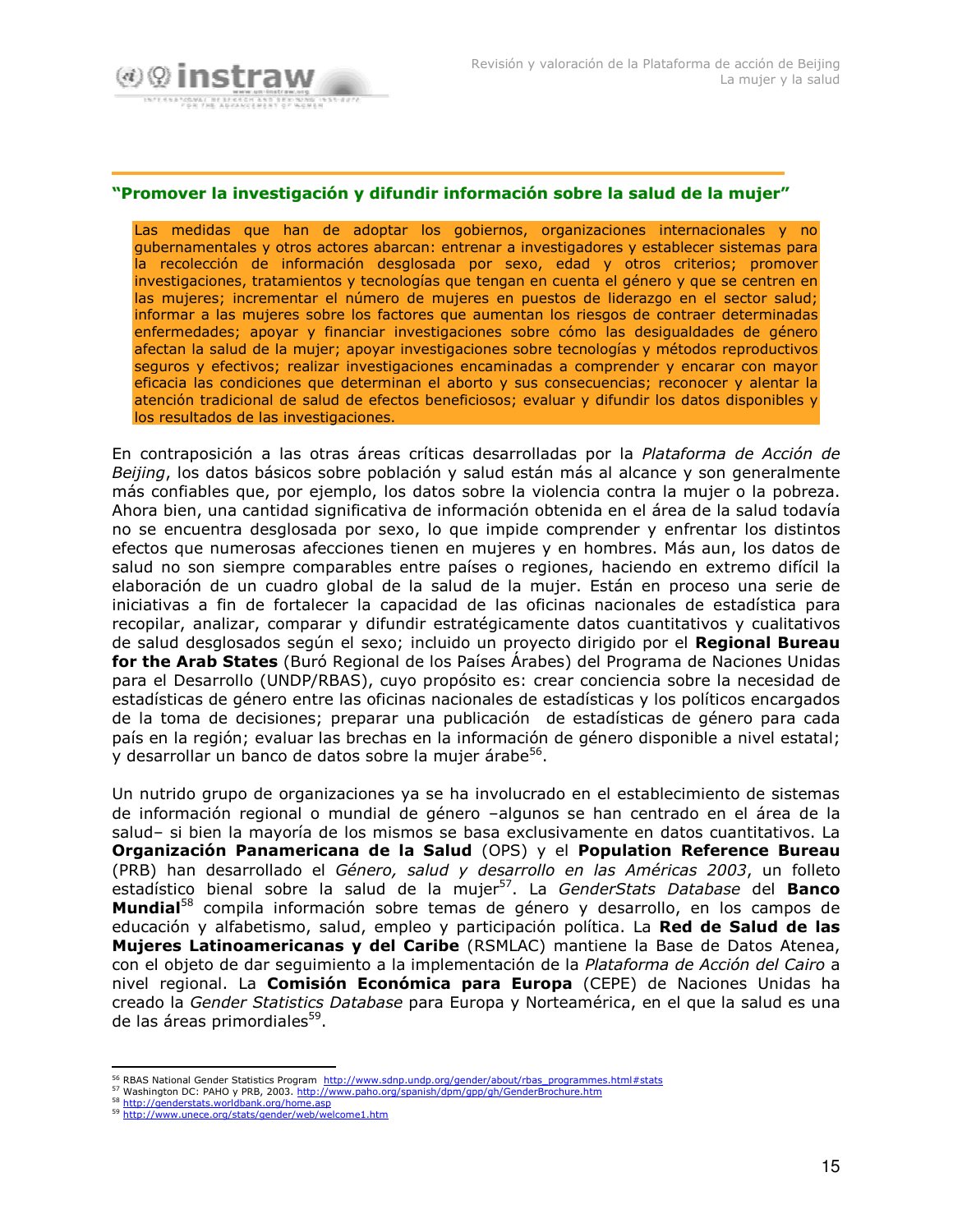

Comprender y encarar de manera efectiva los problemas propios de la salud de la mujer requiere de investigaciones, pruebas y exámenes clínicos según el sexo. Sin embargo, la mayoría de las investigaciones médicas todavía no son hechas de manera separada para hombre y mujer, por lo que ésta última sigue constituyendo una minoría en el desarrollo y prueba de nuevos medicamentos y tecnologías de la salud, con la obvia excepción de aquellos métodos anticonceptivos de uso femenino. En los Estados Unidos, la **Society for** Women's Health Research propugna por la inclusión de mujeres en las investigaciones médicas; promueve y lleva a cabo estudios sobre diferencias sexuales que afectan la prevención, diagnóstico y tratamiento de las enfermedades; y trabaja en la obtención de fondos para financiar investigaciones relativas a la salud de las mujeres<sup>60</sup>. Numerosos estudios han demostrado que las muieres tienen menos probabilidades de recibir atención adecuada en los casos de complicaciones cardíacas, debido a que los trabajadores de la salud no entienden que, en la mujer, los ataques y enfermedades del corazón presentan síntomas distintos<sup>61</sup>.

En particular, son esenciales las investigaciones sobre el impacto que tienen en la salud de la mujer las desigualdades de género, las diferencias en las relaciones de poder y la persistente discriminación, no solamente para mejorar su estado de salud, también para proveer evidencia concreta que sustente la demanda a favor de la equidad de género. El Institute of Gender and Health, que forma parte de los Canadian Institutes of Health Research (CIHR), se dedica a incorporar sexo y género en las investigaciones de salud, en orden de establecer las diferencias biológicas y socioculturales que inciden en la salud de mujeres y hombres<sup>62</sup>. Estudios de numerosos países han mostrado que mujeres con enfermedades verificables son más propensas a ser despachadas por los trabajadores de salud en tanto "histéricas" o "psicosomáticas", lo que suele provocar un retraso en su tratamiento y posible empeoramiento de su condición<sup>63</sup>.

La información sobre medidas preventivas o riesgos de salud dada a tiempo, apropiadamente dirigida y que tome en cuenta las particularidades culturales puede servir como excelente instrumento en la reducción del avance del VIH/SIDA y otras enfermedades de transmisión sexual, así como en la disminución de la incidencia de dolencias infantiles, embarazos en adolescentes, enfermedades cardiovasculares provocadas por una mala nutrición y sedentarismo, cáncer y otras afecciones causadas por el tabaco y la contaminación ambiental. La información de salud puede ser canalizada a través de campañas públicas (afiches, carteles, dramatizaciones y avisos por radio y televisión), y a través de los propios servicios médicos. En la India, la información sobre salud reproductiva es difundida mediante programas de radio como "Kalyani", el cual promueve el debate usando concursos, discusiones e historias de la vida real<sup>64</sup>.

El Johns Hopkins Centre for Communication Programs ha preparado la Gender Guide for Health Communication Programs<sup>65</sup>, o guía de género para los programas de comunicación en materia de salud, a fin de ayudar a los directores y gerentes de programas a: 1) comprender en qué medida los roles de género y las desigualdades pueden restringir el acceso de hombres y mujeres a la información de salud; 2) desarrollar información que tenga en cuenta las particularidades culturales y las necesidades del grupo de población al que va dirigida, sin que por ello se refuercen las desigualdades de género existentes y los

<sup>&</sup>lt;sup>60</sup> Society for Women's Health Research - http://www.womens-health.org/

<sup>&</sup>lt;sup>61</sup> Fact Sheet: Research on Cardiovascular Disease in Women. Maryland: Agency for Healthcare Research and Quality (AHRQ), 2003. http://www.ahcpr.gov/research/womheart.htm

<sup>&</sup>lt;sup>62</sup> Institute of Gender and Health http://www.cihr-irsc.gc.ca/e/8673.html

 $^{63}$  AHRQ, 2003. <sup>64</sup> UNFPA, 2004.

<sup>&</sup>lt;sup>65</sup> Gender Guide for Health Communication Programs. Baltimore: JHUCCP, 2003. http://www.jhuccp.org/pubs/cp/102/102.pdf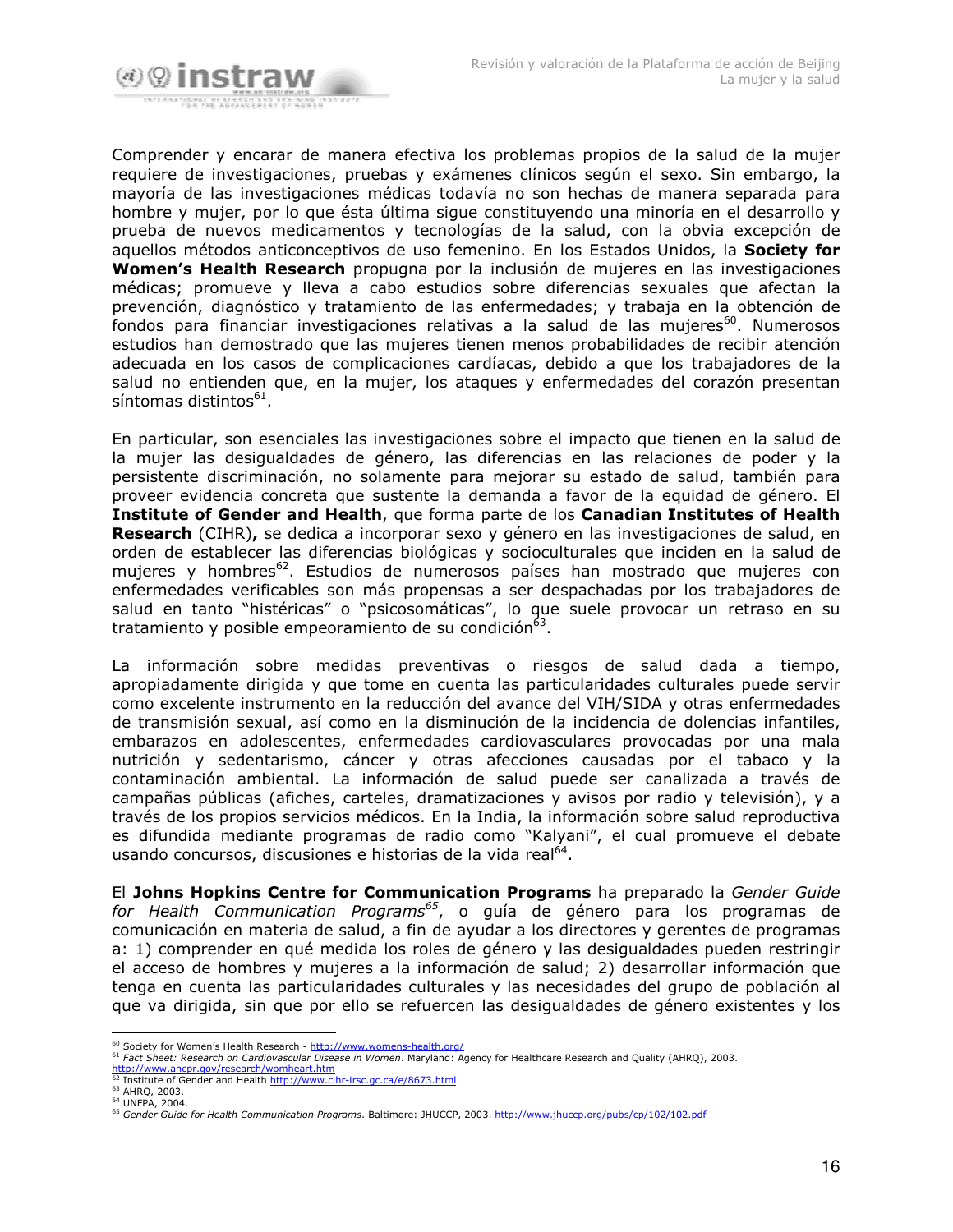

estereotipos; y 3) a evaluar el impacto de dicha información en términos de los resultados de salud y cambios en los comportamientos y actitudes.

#### Áreas de Acción Futura:

- Basado en experiencias exitosas, promover el desarrollo de sistemas regionales de información sobre la salud de la mujer que sean comparables a nivel internacional, regional y subregional, de manera que se pueda establecer un cuadro estadístico mundial unificado:
- Aumentar la capacitación en la difusión estratégica de la información de salud la cual tiene mucho mayor impacto en tanto parte de un análisis contextual que sólo en función de simples datos cuantitativos- e incluir datos dirigidos a los medios de comunicación para aumentar la cobertura de los asuntos de la salud de la muier:
- · Dirigir investigaciones médicas particulares a cada sexo que examinen el efecto de las desigualdades de género y la discriminación en la salud de la mujer;
- Diseñar campañas mediáticas en torno a audiencias específicas -mujeres jóvenes, mujeres de edad avanzada, mujeres indígenas, etc.- y temas puntuales de salud -embarazo de adolescentes, osteoporosis, tabaquismo, malnutrición, etc.

## Objetivo Estratégico C.5

#### "Aumentar los recursos y supervisar el seguimiento de la salud de las mujeres"

Las medidas que han de adoptar los gobiernos, organizaciones internacionales y no gubernamentales y otros actores abarcan: aumentar las asignaciones presupuestarias para la atención primaria de salud y los servicios sociales; elaborar planteamientos innovadores para la financiación de los servicios de salud; establecer servicios locales de salud; fijar objetivos y plazos para lograr la mejora en la salud de la mujer; y establecer mecanismos para supervisar la aplicación de las reformas de las políticas y programas de salud para las mujeres.

Los sistemas de salud pública y seguridad social de todo el mundo están deteriorándose y desapareciendo en la medida en que las reformas del sector público y la privatización eliminan las facilidades, los servicios y los espacios. No existe información consistente o confiable respecto a las secuelas, bien beneficiosas, bien perjudiciales, de las reformas del sector salud en las mujeres. En Canadá, el National Coordinating Group on Health Care Reform and Women (NCGHCRW)<sup>66</sup> (grupo de coordinación nacional de la mujer y la reforma del sector salud) lleva a cabo estudios diseñados para aumentar la conciencia respecto al hecho de que las reformas y privatizaciones del sistema de salud no son neutrales en cuanto al género y pueden ir en detrimento de la salud de la población en general.

Las reformas del sector pueden tener un impacto directo en la salud de la mujer al reducir o eliminar los servicios médicos, o al privatizar o demandar el pago de ciertas atenciones. Pero además, mediante la minimización del cuidado del paciente y la eliminación de facilidades para enfermos crónicos, las reformas del sector salud pueden conllevar otro

<sup>&</sup>lt;sup>66</sup> http://www.cewh-cesf.ca/healthreform/index.html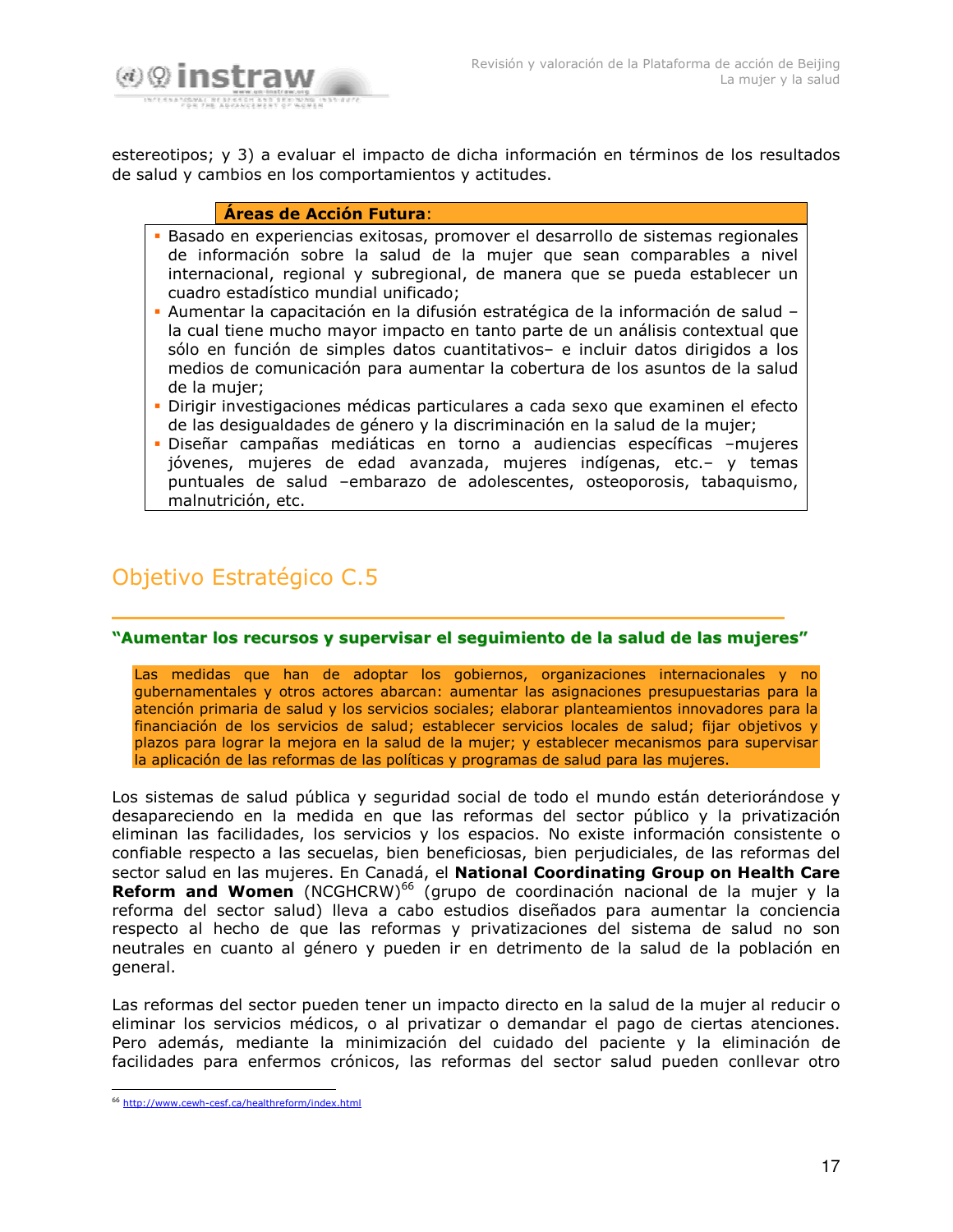

efecto negativo e indirecto para la calidad de vida de las mujeres, al incrementar la ya pesada carga que tienen respecto a los miembros enfermos o incapacitados de su familia y comunidad: las mujeres continúan siendo hoy en día las principales encargadas del cuidado de los integrantes de familias y hogares en todo el mundo<sup>67</sup>. En muy raras ocasiones, las reformas de la sanidad pública han sido realizadas en consulta con las mujeres. Por lo general, han sido implementadas de manera vertical desde los gobiernos nacionales hasta los gobiernos municipales y locales, a los que de por sí las mujeres tienen poco o ningún acceso. De esta suerte, aun cuando a las mujeres se les asigna la responsabilidad de asegurar la salud familiar, no se las incluye en el proceso de toma de decisiones respecto a la localización de las facilidades hospitalarias, el tipo de servicios ofrecidos o los costos que deberá pagar el paciente (de haberlos).

Si la descentralización de los servicios de salud se financia de modo adecuado y se sustenta en las requeridas inversiones en infraestructura, y si se efectúa tomando en cuenta a las mujeres en los planos comunitarios y locales, tiene el potencial de mejorar radicalmente el acceso de éstas a la atención e información médica. Idealmente, la descentralización les otorgaría mayor participación en la administración, ubicación y suministro de los servicios de salud, volviéndolos más consecuentes para con sus necesidades y las de sus familias. Experiencias similares, por ejemplo referentes a la ubicación de las facilidades públicas de aqua potable, han sido calificadas de exitosas<sup>68</sup>. La Unidad de Género, Gender Unit, de la International Development Research Centre, auspicia actualmente un estudio en Sudán sobre el impacto de la descentralización en la salud, la educación y el uso de recursos naturales<sup>69</sup>, como parte de su concurso de investigación sobre descentralización y derechos de la mujer en el África subsahariana correspondiente al 2004.

## Áreas de Acción Futura:

- · Identificar las formas de aumentar la capacidad de la mujer para participar en los procesos de toma de decisiones relacionados con las reformas, privatizaciones y descentralización del sector salud;
- Realizar investigaciones que verifiquen, mediante indicadores cuantitativos y cualitativos, los efectos diferenciales de las reformas del sector salud (incluidas la descentralización y la privatización) en la calidad de vida y salud de la población;
- · Explorar nuevos modelos de descentralización que incluyan a las mujeres en los procesos de toma de decisiones que se refieran a la localización y gerencia de las facilidades médicas.

## Otras Esferas de Preocupación

Las consecuencias que tienen en la salud de la mujer sus roles tradicionales como esposa, madre y encargada del cuidado del hogar aún no han sido bien sopesadas y ameritan otros estudios, sobre todo a la luz de las responsabilidades<sup>70</sup> crecientes asumidas en virtud de su mayor esperanza de vida, los recortes al sector de salud pública, el aumento de las primas de seguros y la pandemia del VIH/SIDA.

The Condensity of Health Care and Community Care and Care-giving Research: A Synthesis Paper. Winnipeg: National Coordinating Group on Health Care Reform and Women, 2001. http://www.cewh-cesf.ca/healthreform/publications/summary/synthesis.html

<sup>&</sup>lt;sup>67</sup> Is There a Method to This Madness: Studying Health Care Reform as If Women Mattered. Winnipeg: National Coordinating Group on Health Care Reform and Women, 2000. http://www.cewh-cesf.ca/healthreform/publications/summary/method\_madness.html<br><sup>68</sup> Pural Women Societies Usuan List With Care and the Care and the different publications/summary/method\_madness.html - Rural Women Securing Household Water through Installation of Water Cisterns. Netherlands: Gender and Water Alliance, 2004.

http://www.genderandwateralliance.org/english/casestudies.asp

<sup>&</sup>lt;sup>69</sup> Impact of Decentralization on Health, Education and Use of Natural Resources http://web.idrc.ca/en/ev-43162-201-1-DO\_TOPIC.html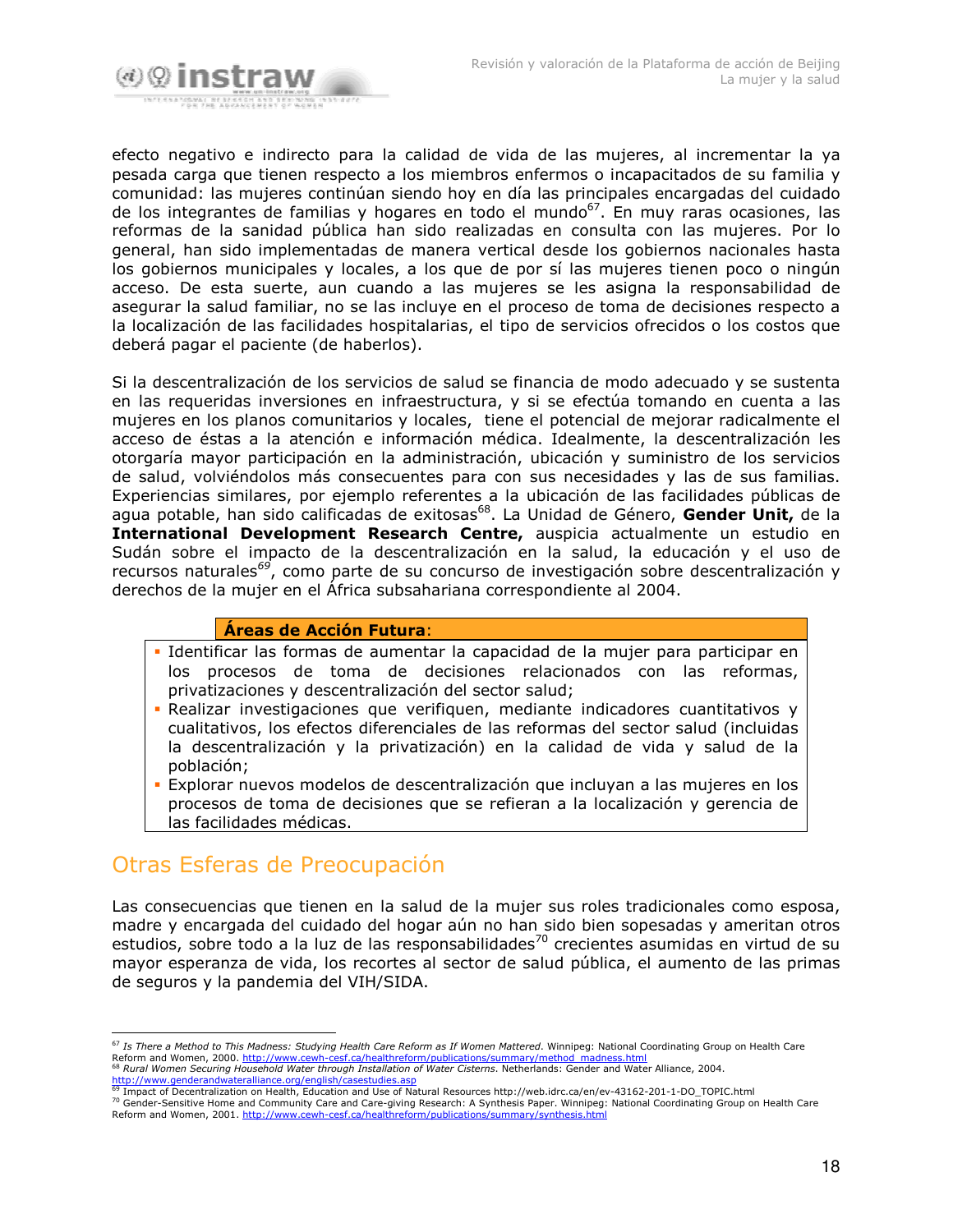

Resultados de diversos estudios señalan que las mujeres son más susceptibles a un cierto número de enfermedades mentales (véase la depresión o los desórdenes alimenticios), aunque a menudo están menos dispuestas a acudir a un especialista<sup>71</sup>. La Plataforma de Acción de Beijing no le dio suficiente importancia a los problemas de salud mental, pero dicha situación fue parcialmente rectificada mediante el informe final de Beijing +  $5$ , el cual urgió a los gobiernos a "...integrar los servicios de salud mental en los sistemas de atención primaria.." (párrafo 69, letra i). Hasta la fecha, sin embargo, existen pocas investigaciones sobre las determinantes físicas y sociales de la salud mental de la mujer, aspecto que normalmente queda fuera de los servicios médicos rutinarios o de atención primaria.

Por su parte, el aumento y la feminización de las migraciones exige atención especial nacional e internacional a la salud de la mujer emigrante<sup>72</sup>. A resultas de su desplazamiento de un contexto de salud a otro, la mujer emigrante suele enfrentar una serie de riesgos de salud, con la agravante de que no cuenta, en muchos casos, con la posibilidad de acceso a servicio médico alguno en su país de destino. En Tailandia, por ejemplo, trabajadoras inmigrantes birmanas tienen el doble de posibilidades de quedar infectadas de VIH (4.9%) que las poblaciones tailandesa (2.2%) y birmana (1.9%) en general<sup>73</sup>. En Australia, la tasa de infección de tuberculosis en los centros de detención de inmigrantes es comparable a las tasas de los países de origen<sup>74</sup>. En Pakistán, las complicaciones de la salud reproductiva constituyen una de las primeras causas de muerte entre las mujeres refugiadas afganas<sup>75</sup>. En Tanzania, el 25% de las mujeres burundesas encuestadas en el campo de refugiados de Kanembwa afirmó haber estado expuesto a la violencia sexual<sup>76</sup>. La salud mental debería ser un componente importante en los esfuerzos encaminados a lidiar con la migración, ya que ésta puede ser un proceso particularmente estresante, en especial en los casos de poblaciones desplazadas por conflictos armados, persecuciones o desastres naturales. En junio de 2004, la Organización Internacional para las Migraciones reunió por vez primera a expertos de la salud y de la migración con el objetivo de explorar los principales riesgos de salud para los emigrantes, y de identificar las áreas prioritarias en vista de futuras colaboraciones<sup>77</sup>.

En todo el orbe, las poblaciones se están desplazando a ritmo ascendente desde las zonas rurales hasta las áreas urbanas, donde con bastante frecuencia terminan asentándose en suburbios o cinturones de pobreza en los que la cobertura y calidad de los servicios de salud son muy limitadas o inexistentes. Poco se sabe sobre los riesgos diferenciados que afectan a mujeres rurales y urbanas, o su distinto acceso a las atenciones médicas, pero está claro que la relación entre urbanización y salud debe convertirse en un tema prioritario de investigación. El Instituto de Investigaciones de Salud Urbana, Institute on Urban Health Research, de la Northeastern University, se dedica al estudio de múltiples problemas que aquejan a la mujer urbana, entre ellos, la obesidad, el VIH, el abuso de sustancias adictivas y la violencia<sup>78</sup>.

- 
- http://www.aidsonline.com/pt/re/aids/fulltext.00002030-200204120-<br>00015.htm;jsessionid=CMunP1Cc32gTdy12AHjeO1jrRYXzhp8lJRiJHAEXtli8nKfv2LOC!448184234!-949856031!9001!-1<br><sup>74</sup> King & Vodicka. "Screening for conditions of pub Australia 175 (11), 2001. http://www.mja.com.au/public/issues/175 12 171201/king/king.html
- Bartlett L. et al. "Maternal mortality among Afghan refugees in Pakistan, 1999-2000" The Lancet 359, 2002. Thermational Migration, Health and Human Rights. Geneva: World Health Organization, 2003.

http://whqlibdoc.who.int/publications/2003/9241562536.pdf

<sup>71 &</sup>quot;Women and Mental Health." Bethesda: National Institute of Health, 2005. http://www.nimh.nih.gov/HealthInformation/depwomen.cfm

<sup>72</sup> En este contexto, mujer "emigrante" hace referencia tanto a las mujeres legales e ilegales que han emigrado voluntariamente por razones económicas o de otra índole, como a aquellas que han solicitado asilo en otras regiones o países en calidad de refugiadas, o que se han visto forzadas a desplazarse por conflictos o desastres naturales.<br>
To conflictos o desastres naturales.<br>
<sup>73</sup> Srithanaviboonchai et al. "HIV-1 in ethnic Shan migrant workers in northern Thailand" AIDS 16 (6) 2002.

<sup>77</sup> Seminario sobre Salud y Desarrollo, 9 - 11 de junio de 2004 http://www.iom.int/en/know/idm/smh sp 200406.shtml

<sup>&</sup>lt;sup>78</sup> Institute on Urban Health Research http://www.iuhr.neu.edu/